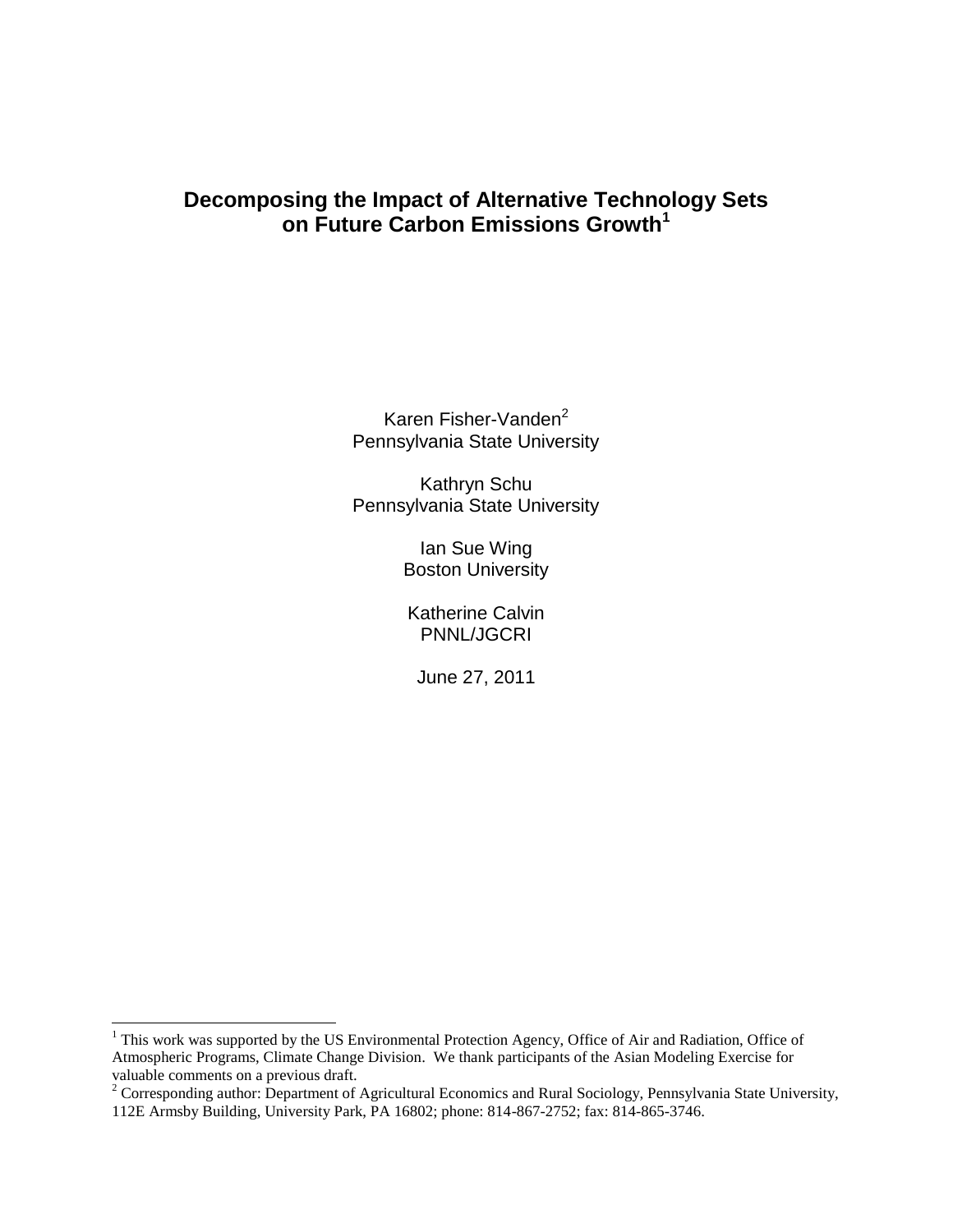# **Decomposing the Impact of Alternative Technology Sets on Future Carbon Emissions Growth**

## **ABSTRACT**

What are the drivers of future global carbon dioxide  $(CO<sub>2</sub>)$  emissions growth and how would the availability of key energy supply technologies change their relative importance? In this paper, we apply a novel index number decomposition technique to the results of a multi-region, multisector computable general equilibrium model to quantify the influence of five factors on the growth of future carbon emissions: (1) growth in global economic activity; (2) shifts in the regional composition of gross world product; (3) shifts in the sectoral composition of regions' GDP; (4) changes in sectors' energy–output ratios; and (5) changes in the  $CO<sub>2</sub>$  intensity of energy sources. We elucidate how the relative importance of these factors changes in response to the imposition of a global carbon tax and alternative assumptions about the future availability of key energy supply technologies. Rising global economic activity and shifts in regional composition put upward pressure on emissions while changes in energy and emission intensity and the sectoral output mix have attenuating effects. A global emission tax that increases over time slows economic expansion and shifts the fuel mix, with the most pronounced impacts on China, India, and Russia. Limited availability of carbon capture and storage, nuclear, and hydroelectric generation all lead to upward shifts in the long-run marginal abatement cost curve, causing some countries to choose to pay the tax rather than abate.

JEL Classification: D58, Q4, Q54, O1,

Keywords: Asia, energy use, carbon emissions, global climate change, computable general equilibrium, technological change.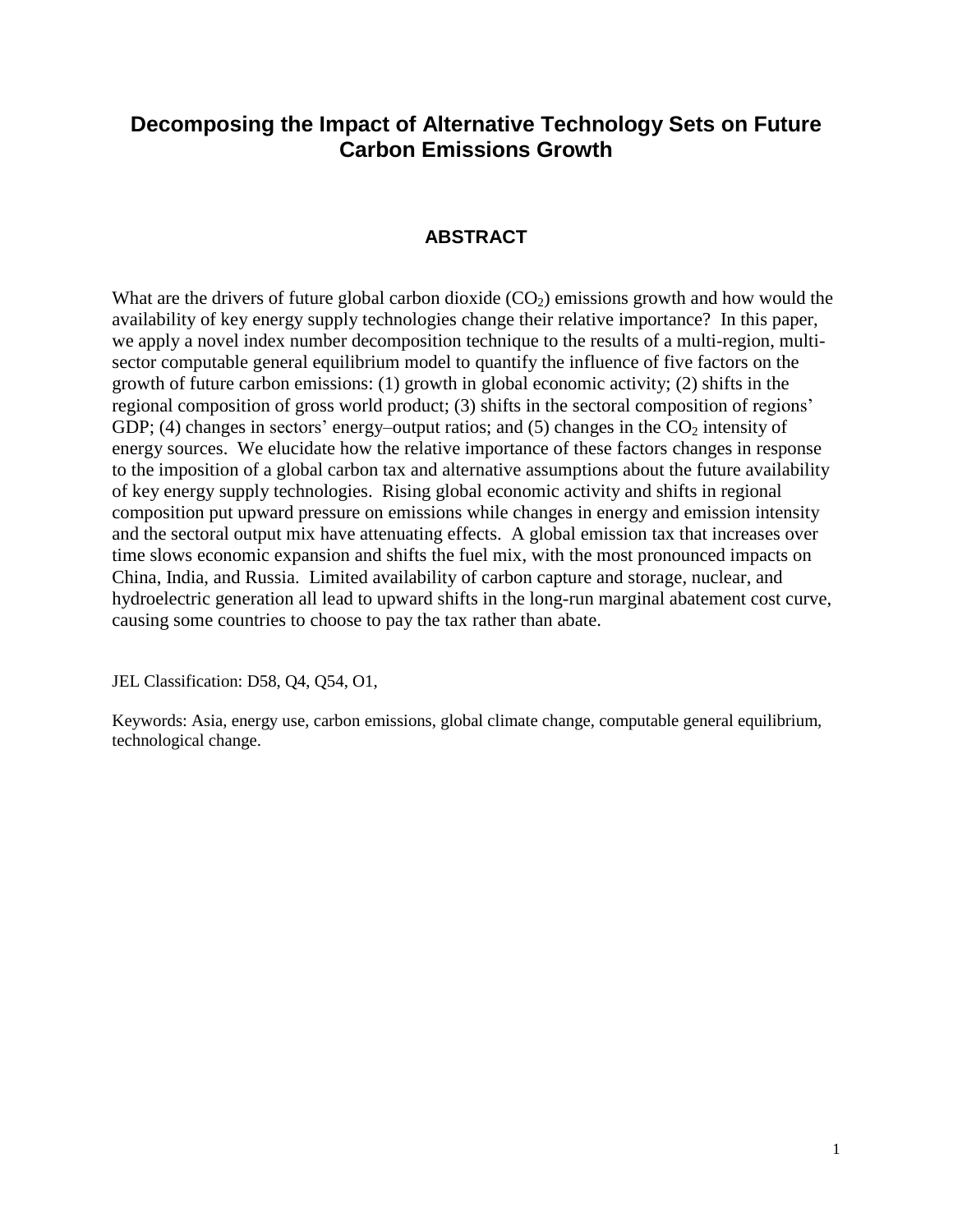## **1. Introduction**

What are the drivers of future global carbon dioxide (CO2) emissions growth and how would the availability of key energy supply technologies change their relative importance? In this paper, we apply a novel index number decomposition technique to the results of a multiregion, multi-sector computable general equilibrium model to quantify the influence of five factors on the growth of future carbon emissions: (1) growth in global economic activity; (2) shifts in the regional composition of gross world product; (3) shifts in the sectoral composition of regions' GDP; (4) changes in sectors' energy–output ratios; and (5) changes in the CO2 intensity of energy sources. We elucidate how the relative importance of these factors changes in response to the imposition of a global carbon tax and alternative assumptions about the future availability of key energy supply technologies.

Copeland and Taylor (1994) is one of the first studies to decompose the scale, technique, and composition effects on environmental quality resulting from trade liberalization in a static two-country general equilibrium model. The authors point out that trade liberalization can affect environmental quality in three ways. First, income gains from trade could lead to greater demand for environmental quality and thus the adoption of cleaner technologies (*technique* effect). Second, greater trade openness should lead to higher economic activity which, all else equal, should lead to higher levels of pollution (*scale* effect). Lastly, trade openness could lead to shifts in the composition of output within a country in reaction to international competition and changes in income levels. Similar to Copeland and Taylor (1994), we are interested in decomposing the factors driving the change in emissions due to the implementation of a carbon tax under alternative technology scenarios.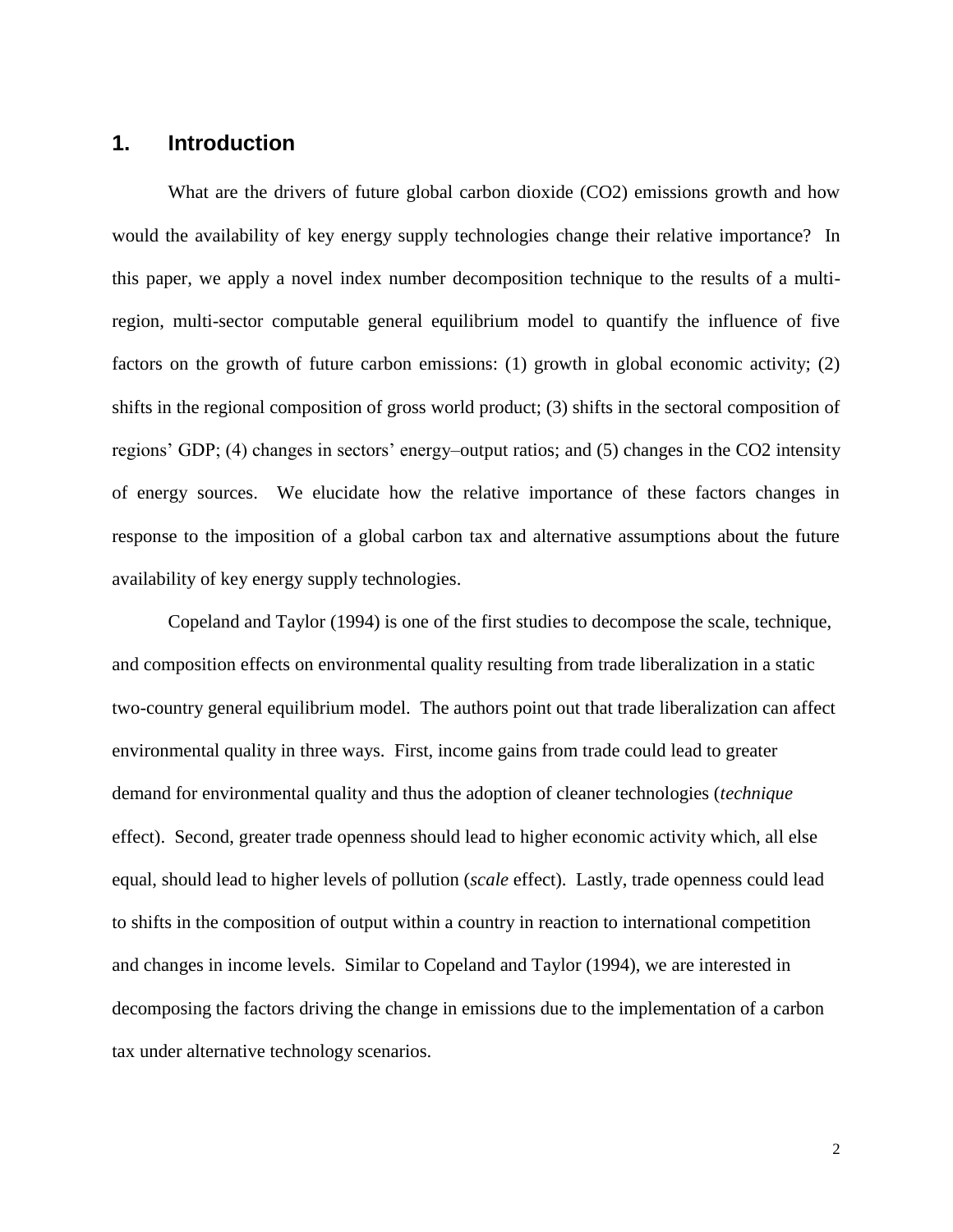Imposing a carbon tax on an economy affects emissions in a number of ways. First, it will spur the adoption of less carbon-intensive technologies in production. This can affect carbon emissions by lowering the amount of energy used in production (INTENSITY) and/or shifting to less carbon-intensive forms of energy (MIX). Second, imposing a carbon tax will increase the unit cost of fossil fuel-based energy. This will increase the price of carbon-intensive goods, leading to a substitution away from these goods which will shift the sectoral composition of the economy toward less carbon-intensive industries (SECTORAL). Higher prices will also lead to fewer goods sold which will lower economic activity (ACTIVITY). Lastly, higher prices as a result of the carbon tax will change a country's trade competitiveness, leading to a shift in production to countries less burdened by the tax (REGIONAL). Decomposing the relative importance of these factors in explaining the change in carbon emissions is important for identifying the channels by which policies affect emissions. This insight can shed light on the key model assumptions and functional relationships that are driving the results. Comparing these decompositions results under alternative technologies set assumptions provides a type of sensitivity analysis—e.g., how do different assumptions regarding the availability of technologies influence the channels by which emissions are determined?

We compare a reference scenario and four alternative technology scenarios: (a) a "no policy‖ reference scenario (Scenario 1a) that assumes the unrestricted use of nuclear and hydroelectric generation; (b) the Scenario 2b carbon tax case that assumes the unrestricted use of nuclear, hydroelectric generation, and carbon capture and storage (CCS); (c) the Scenario 2b carbon tax case that assumes the unrestricted use of nuclear and hydro, but restricts the use of CCS; (d) the Scenario 2b carbon tax case that assumes the unrestricted use of CCS and hydro, but includes restrictions on the capacity of nuclear power; and (e) the Scenario 2b carbon tax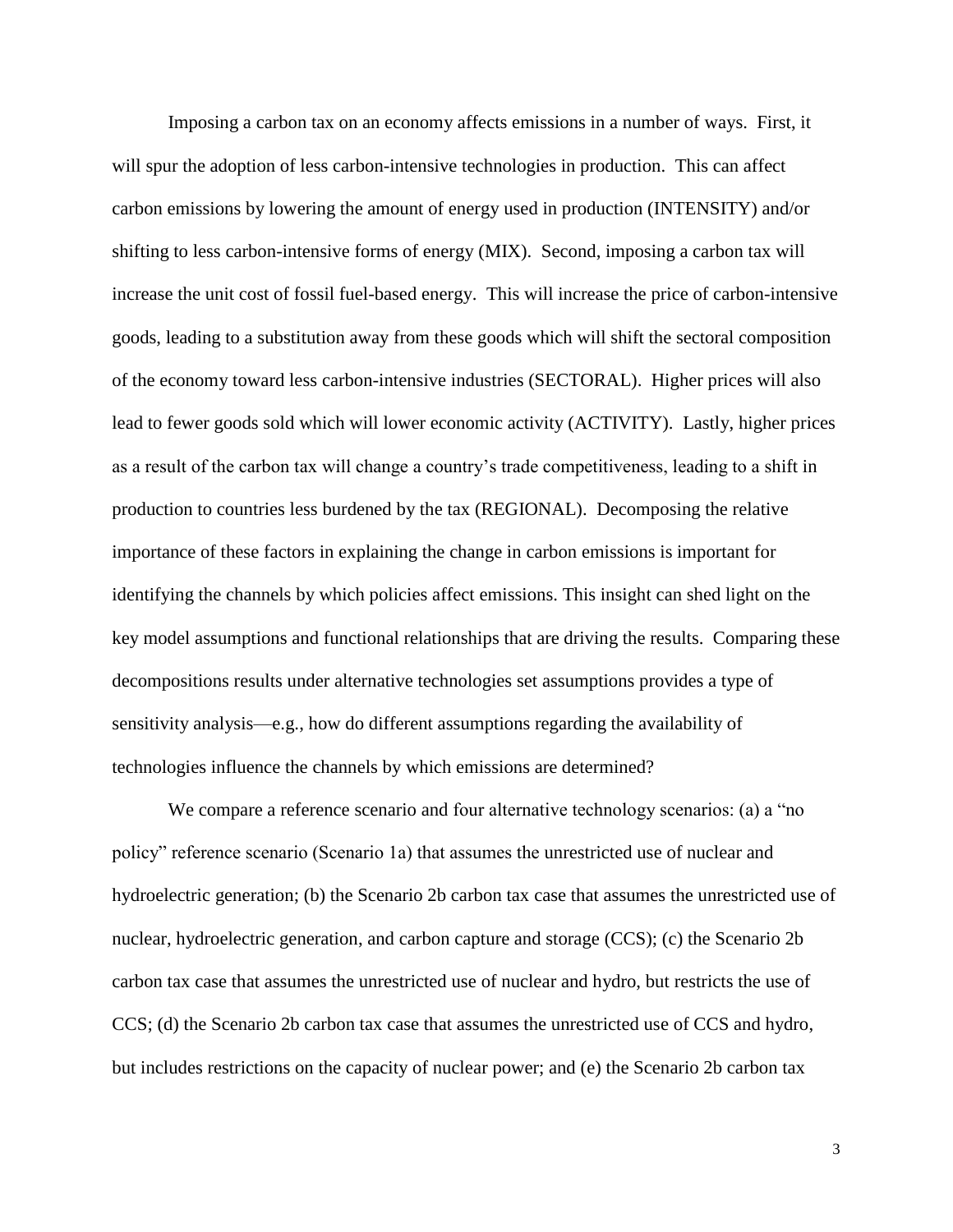case that assumes the unrestricted use of nuclear and CCS, but includes restrictions on the growth of hydro.

With restrictions on the use of CCS, we would expect the marginal abatement cost curve (MAC) to rise, leading to less abatement, higher emissions, and thus higher carbon tax revenue. To avoid distortions, we recycle the revenue lump-sum to household income. Higher nondistortionary taxes are expected to create an additional burden on the economy, leading to lower economic activity. Since CCS provides a carbon-free source of energy, we expect higher energy intensity when CCS is available. Restrictions on the use of CCS will likely force the economy to reduce the energy intensity of the economy. CCS is heavily used with IGCC which is coalbased. Therefore, restrictions on the use of CCS will likely shift the energy mix away from coal and toward less carbon-intensive forms of energy. However, CCS implies a carbon-free use of coal which should lead to a lower carbon-intensity of energy ratio than when CCS is restricted.

Restricting the use of nuclear and hydroelectricity—two forms of "clean" energy—will also increase the MAC. We would therefore expect the results to be similar to the restricted CCS case in terms of the mix of energy. The availability of CCS means that more coal can be consumed carbon-free and therefore restricting CCS implies a higher carbon-to-energy ratio. When we restrict nuclear and hydroelectric generation, we expect the mix to shift in the same direction, since cleaner forms of energy are not as available.

The paper is organized as follows. Section 2 provides a brief description of the model which is further elaborated in Appendix A. Section 3 presents the simulation results including a description of the decomposition technique applied in our analysis. Lastly, Section 4 offers concluding remarks.

4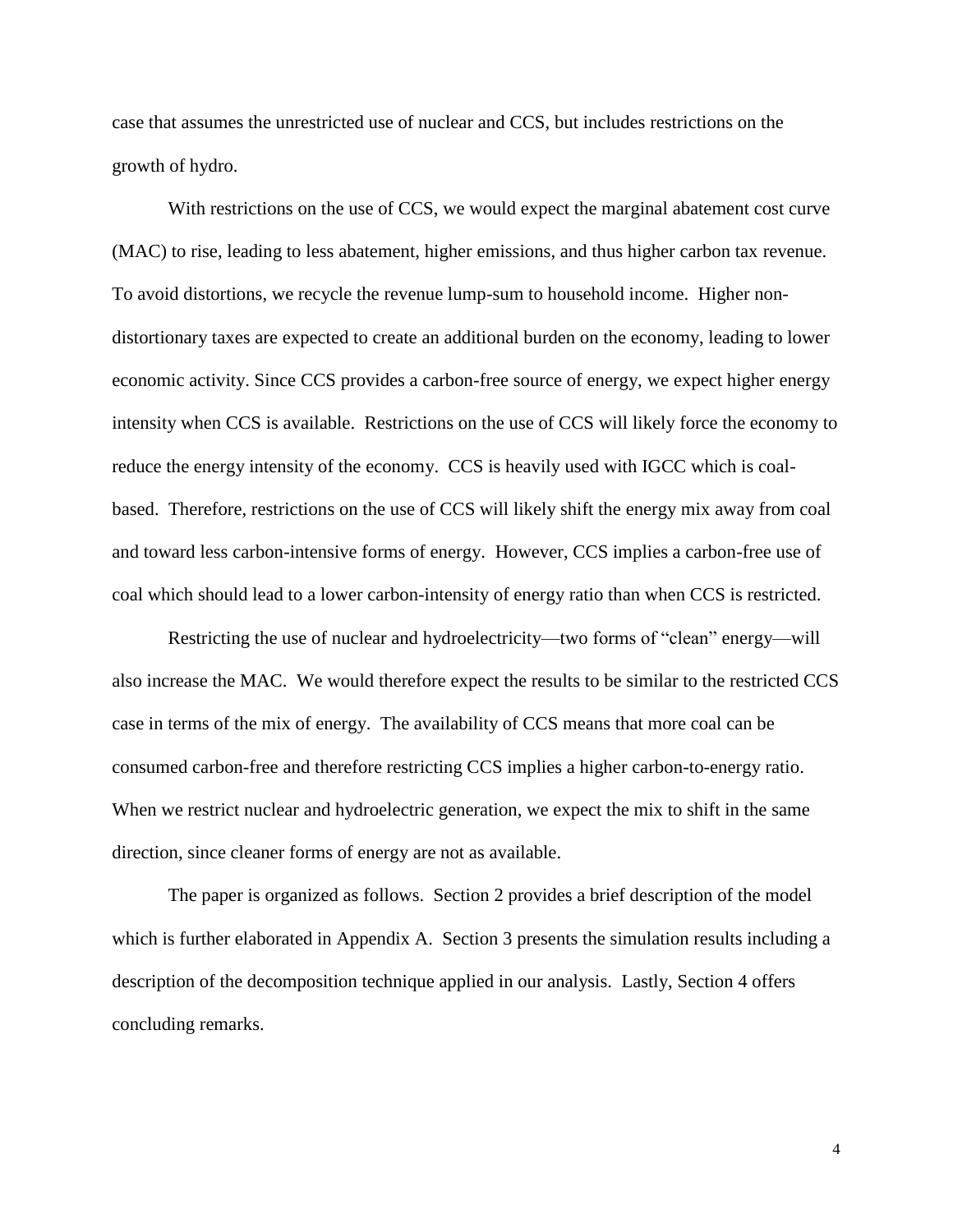# **2. An Economic-Energy Model—Phoenix**

This work utilizes a newly-developed multi-regional, multi-sectoral computable general equilibrium (CGE) model, Phoenix, developed though a research collaboration between Boston University, the Pennsylvania State University, and Pacific Northwest National Laboratory/University of Maryland's Joint Global Change Research Institute.

In the Phoenix model, the world is divided into twenty-four regions, each with twenty-six industrial sectors and two representative agents, allowing us to measure the relative importance of shifts in the contribution of regional output and sectoral output within a region to future carbon emissions growth. The regional identities include both individual countries (e.g., USA, Brazil, Canada) and aggregates of countries within a particular geographic region (e.g., Middle East, and North Africa). Each industrial sector produces a single output that is consumed by the representative consumer and the government and used by the production sectors as intermediate inputs. The Global Trade Analysis Project (GTAP) version 7 database (Badri and Walmsley, 2008) is used to generate the social accounting matrices for each of the 24 regions.

Producer and consumer behavior is modeled using nested constant elasticity of substitution (CES) production and consumption functions. There are four factors of production (land, natural resources, labor, and capital) that are owned by the representative regional household and are rented out to the respective production sectors. With a given technology, the industrial sectors combine the primary factors of production with material and energy inputs to produce final consumption goods. The model is solved when the general equilibrium conditions of market clearance, income balance, and zero profits are satisfied.

Particular attention is paid to energy production. In addition to electricity generation, there are four intermediate energy commodities: crude oil, refined oil products, coal, and natural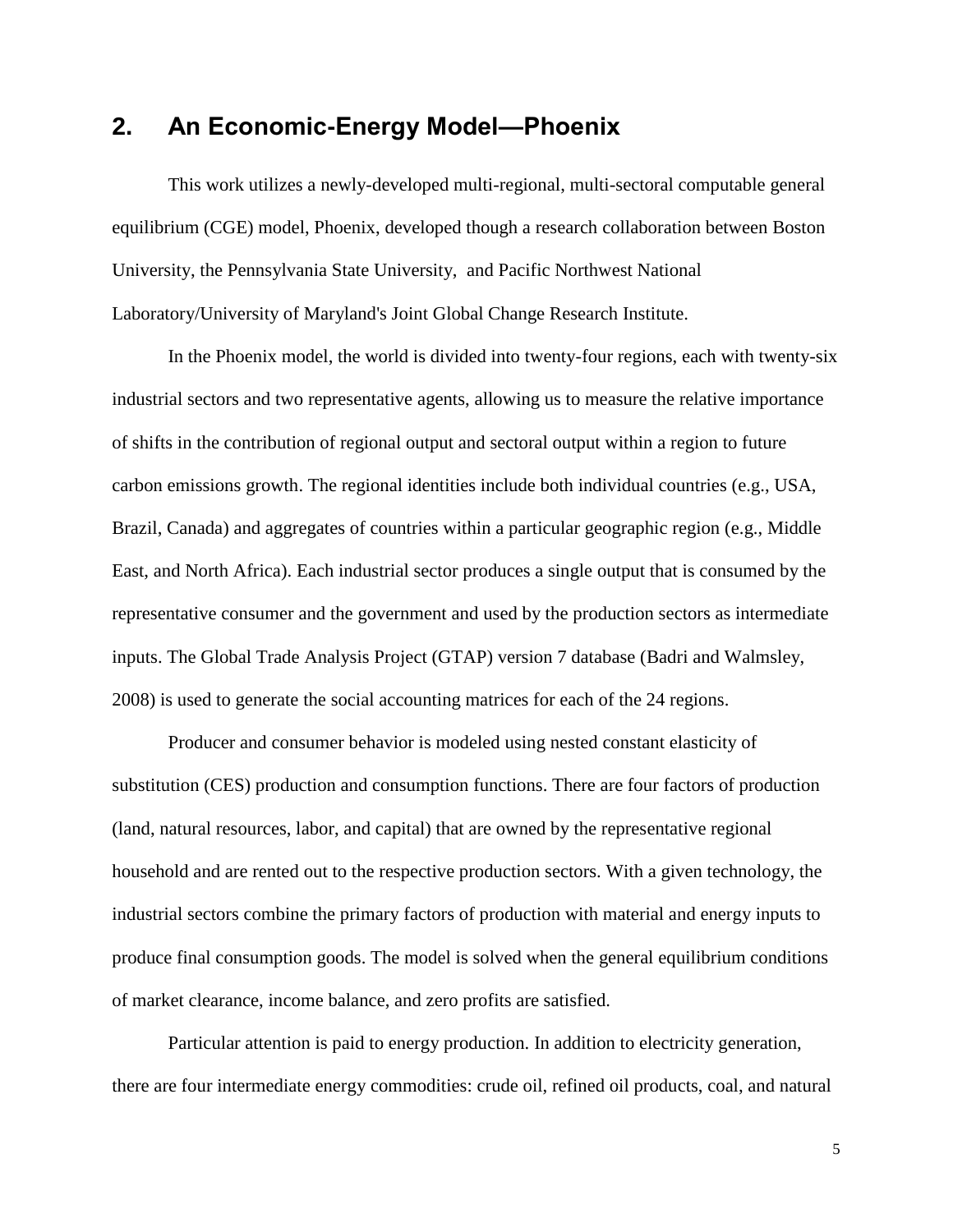gas. Coal gasification and liquid biomass are introduced as backstop technologies for the gas and refined oil commodities, respectively. Electricity generation is decomposed into production by coal, gas, oil, biomass, nuclear, wind, solar, and hydro, using the calibration procedure described in Sue Wing (2006a, 2006b). Carbon capture and sequestration technology is available for a portion of the electricity generated by coal and gas.

International trade is modeled using Armington and Heckscher-Ohlin (HO) trade functions. We assume HO trade for crude oil and gas. As a result, all countries experience the same import price for these goods. The remaining 24 goods are traded using an Armington model, allowing the import price to vary by region. In each sector there is a tradeoff between the domestically produced and imported goods that is defined by the elasticity of substitution between imported and domestic commodities.

Further details on the model can be found in Appendix A.

# **3. Simulation Results**

We are interested in decomposing the factors driving differences in emissions between five scenarios: (1) Scenario 1 or "reference;" (2) Scenario 2b; (3) Scenario 2b without a carbon capture and storage (CCS) option; (4) Scenario 2b with no new nuclear power capacity added after 2005 and existing capacity phased out completely by 2050; (5) Scenario 2b with no new hydroelectric capacity added after 2005 and existing capacity phased out over 100 years.

To understand the factors driving differences in emissions across these five scenarios, we decompose the effects of factor substitution and output substitution on the change in carbon emissions between the years 2005 and 2075. We employ a decomposition method based on the Kaya identity (Kaya and Yokobori, 1997) as described below. The Kaya identity is: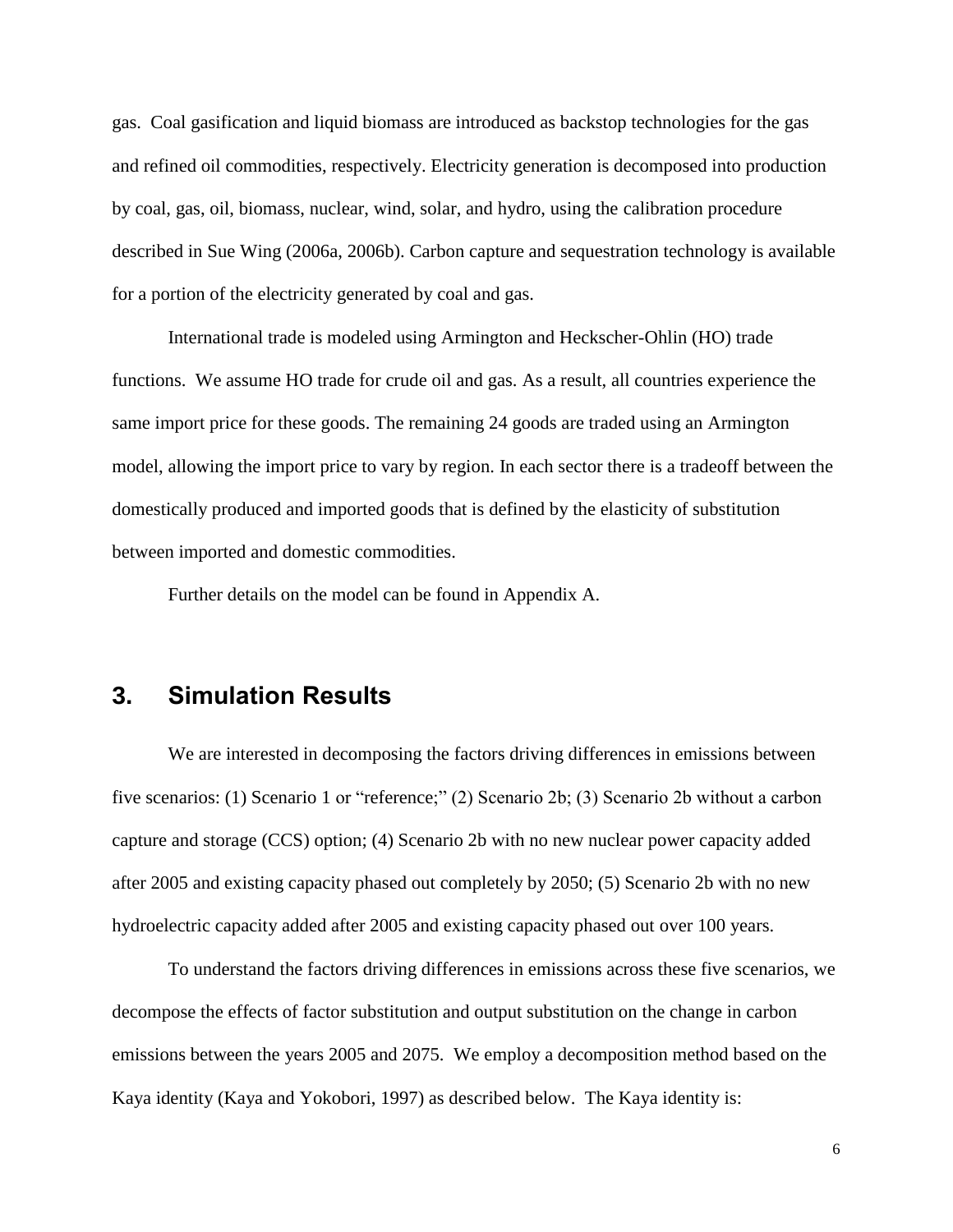$$
\mathcal{C} = \sum_{j} \sum_{r} \mathcal{Q} \times \frac{\mathcal{Q}_r}{\mathcal{Q}} \times \frac{q_{j,r}}{\mathcal{Q}_r} \times \frac{e_{j,r}}{q_{j,r}} \times \frac{c_{j,r}}{e_{j,r}}
$$

$$
= \mathcal{Q} \times \sum_{r} \left[ \frac{\mathcal{Q}_r}{\mathcal{Q}} \times \sum_{j} \left( \frac{q_{j,r}}{\mathcal{Q}_r} \times \frac{e_{j,r}}{q_{j,r}} \times \frac{c_{j,r}}{e_{j,r}} \right) \right]
$$
(1)

where  $c_{j,r}$  = emissions in industry *j* and region *r* and  $C = \sum_j \sum_r c_{j,r}$  = global emissions (in million tons CO<sub>2</sub>);  $Q =$  gross world product,  $Q_r =$  GDP in region *r*, and  $q_{r,j} =$  gross output of industry *j* in region *r* (all in billion 2004 US \$); and  $e_{r,j}$  = final energy use in industry *j* and region *r* (in EJ). Taking log differentials, we obtain the Divisia index number decomposition

$$
d\log C = d\log Q + d\log \sum_{r} \left[ \frac{Q_r}{Q} \times \sum_{j} \left( \frac{q_{j,r}}{Q_r} \times \frac{e_{j,r}}{q_{j,r}} \times \frac{c_{j,r}}{e_{j,r}} \right) \right]
$$
  
\n
$$
= d\log Q + \sum_{r} S_r \left[ d\log \frac{Q_r}{Q} + d\log \sum_{j} \left( \frac{q_{j,r}}{Q_r} \times \frac{e_{j,r}}{q_{j,r}} \times \frac{c_{j,r}}{e_{j,r}} \right) \right]
$$
  
\n
$$
= d\log Q + \sum_{r} S_r \left[ d\log \frac{Q_r}{Q} + \sum_{j} s_{j,r} \left( d\log \frac{q_{j,r}}{Q_r} + d\log \frac{e_{j,r}}{q_{j,r}} + d\log \frac{c_{j,r}}{e_{j,r}} \right) \right]
$$
  
\n
$$
= d\log Q + \sum_{r} S_r d\log \frac{Q_r}{Q} + \sum_{r} S_r \left( \sum_{j} s_{j,r} d\log \frac{q_{j,r}}{Q_r} \right)
$$
  
\n
$$
+ \sum_{r} S_r \left( \sum_{j} s_{j,r} d\log \frac{e_{j,r}}{q_{j,r}} \right) + \sum_{r} S_r \left( \sum_{j} s_{j,r} d\log \frac{c_{j,r}}{e_{j,r}} \right)
$$
(2)

where the weights  $S_r = C_r/C$  and  $S_{ir} = c_{ir}/C_r$  respectively denote region *r*'s share of global emissions and sector  $j$ 's share of the  $CO_2$  emitted by the region in which it resides.

If we are interested in decomposing the growth in emissions between two time periods, *t*  $= 0$  and  $t = T$ , we can implement eq. (3) empirically as follows: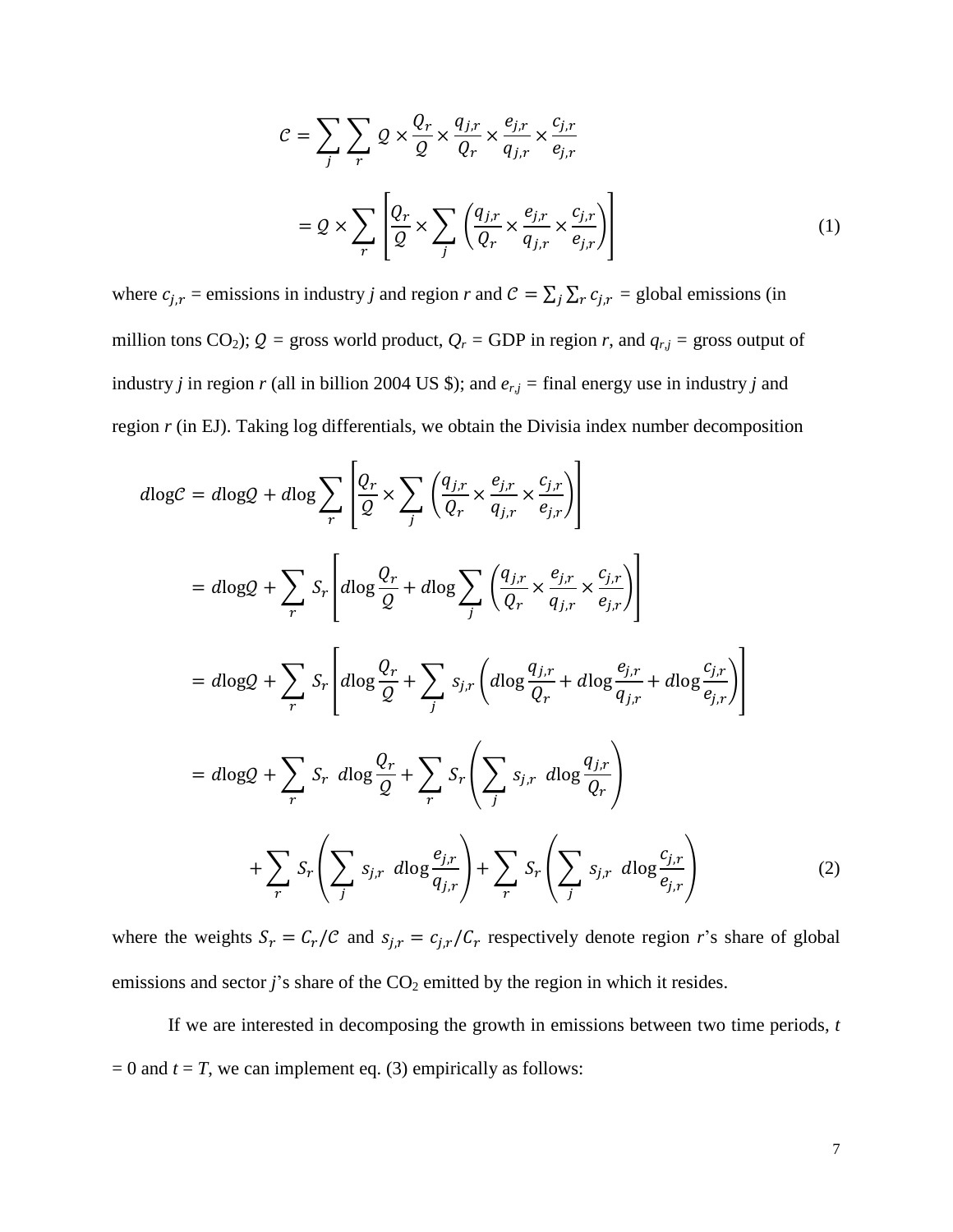$$
\frac{\log\left(\frac{\mathcal{C}_T}{\mathcal{C}_0}\right)}{\frac{G_{\text{CO}_2}}{\mathcal{C}_{\text{Activity}}}} = \frac{\log\left(\frac{Q_T}{Q_0}\right) + \sum_r \hat{S}_r \log\left(\frac{Q_{r,T}}{Q_T} / \frac{Q_{r,0}}{Q_0}\right)}{\frac{G_{\text{Regional}}}{\mathcal{C}_{\text{Regional}}}} + \sum_r \hat{S}_r \left[\sum_j \hat{S}_{j,r} \log\left(\frac{q_{j,r,T}}{Q_{r,0}} / \frac{q_{j,r,0}}{Q_{r,0}}\right)\right]
$$

$$
+ \sum_r \hat{S}_r \left[\sum_j \hat{S}_{j,r} \log\left(\frac{e_{j,r,T}}{q_{j,r,T}} / \frac{e_{j,r,0}}{q_{j,r,0}}\right)\right] + \sum_r \hat{S}_r \left[\sum_j \hat{S}_{j,r} \log\left(\frac{c_{j,r,T}}{e_{j,r,T}} / \frac{c_{j,r,0}}{e_{j,r,0}}\right)\right]
$$
(3)

where the weights are approximated by the Tornqvist formula,  $\hat{S}_r = 0.5(C_{r,T}/C_T + C_{r,0}/C_0)$  and  $\hat{s}_{j,r} = 0.5(c_{j,r,T}/C_{r,T} + c_{j,r,0}/C_{r,0})$ . The resulting sums of log differentials may therefore be interpreted as the inter-period rates of change, which allows the right-hand side of eq. (3) to intuitively partition the growth of  $CO<sub>2</sub>$  emissions into the contributions of five driving forces: the scale effect of growth in global economic activity  $(G_{\text{Activity}})$ ; two output composition effects, one regional (*G*<sub>Regional</sub>) and the other sectoral (*G*<sub>Sectoral</sub>); and two technique effects: changes in sectors' energy-output ratios ( $G<sub>Intensity</sub>$ ) and in the  $CO<sub>2</sub>$  intensity of their energy sources ( $G<sub>Mix</sub>$ ). Finally, we stress that since the decomposition method is a numerical approximation in which the weights given above are estimates, a residual term also exists.

While the customary approach when taking eq. (3) to the data is to utilize the information available at the end-points of the horizon  $[0, T]$ , we sought to make use of the entire trajectory of simulated emissions, energy use, and output, which is provided by our CGE model on a five-year time step. In particular, experiments with different empirical formulations of (3) indicated that the large increases in these series over our long simulation horizon (2005-2075) led the Tornqvist approximation to generate an unacceptable residual when applied to just the end-point values. To address this problem, we employed the trick of computing sequences of five-year rates of change ( $G_{\ell,t}$  for factor  $\ell$  in adjacent periods t and t-1), which were then chained together starting from unity in the initial period: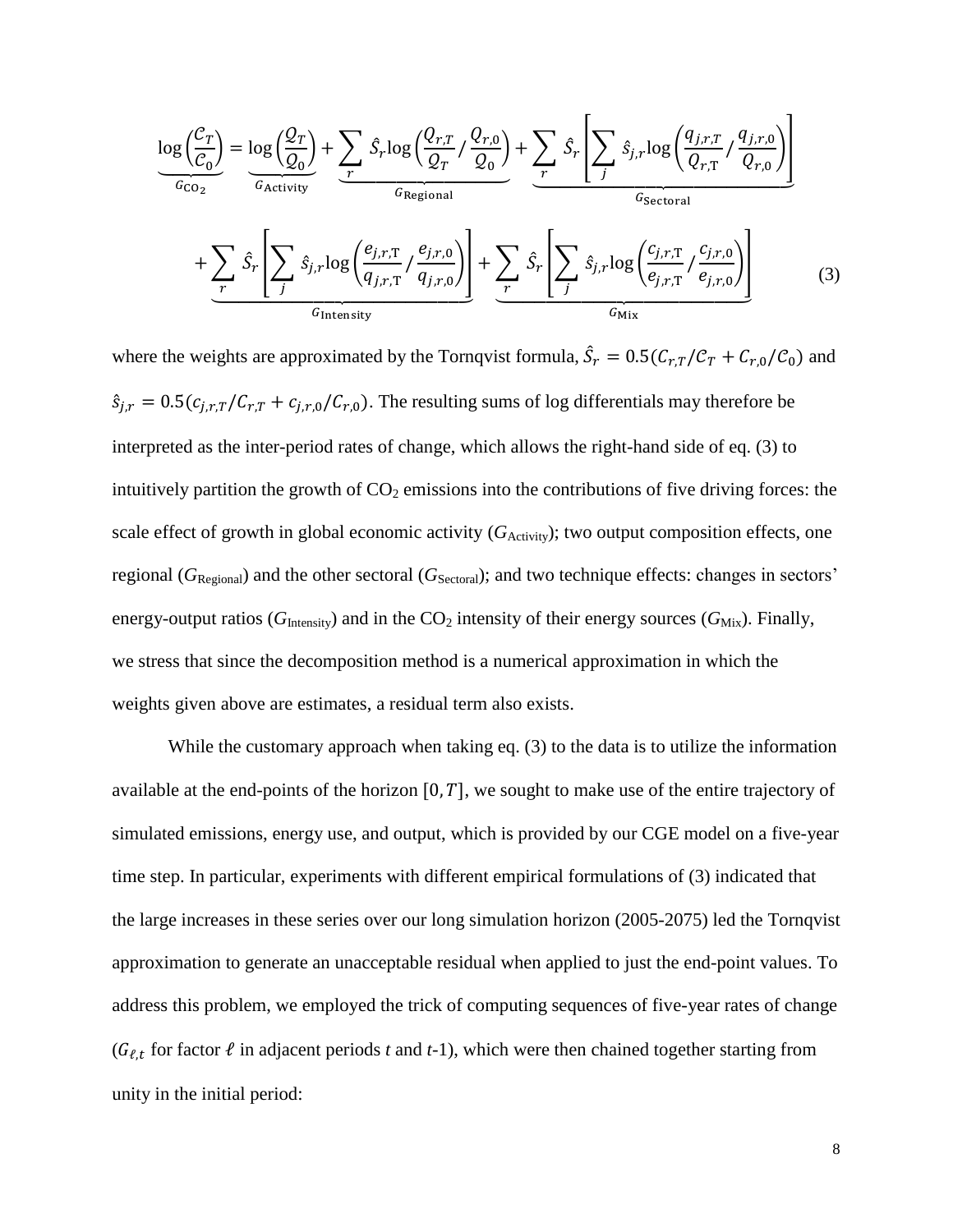$$
D_{\ell} = \prod_{t=1}^{T} \exp(G_{\ell,t})
$$
 (4)

The resulting period-*T* index numbers indicate the cumulative impact of each factor relative to the initial point, comparable to growth factors generated by other decomposition techniques.

Eq. (4)'s key advantage is that it yields an approximate decomposition of the inter-period changes in global and regional emissions into quantities of  $CO<sub>2</sub>$  that are attributable to the five factors above. Our decomposition is based on the fact that over a sufficiently short time scale, the rate of growth of total emissions can be approximated using the centered difference formula  $G_{CO_2,t} = \sum_{\ell} G_{\ell,t} = \log(\mathcal{C}_t/\mathcal{C}_{t-1}) \approx 2(\mathcal{C}_t - \mathcal{C}_{t-1})/(\mathcal{C}_t + \mathcal{C}_{t-1})$ , which implies that the interperiod change in emissions is approximately:

$$
\Delta \mathcal{C}_t = \mathcal{C}_t - \mathcal{C}_{t-1} \approx \sum_{\ell} \delta_{\ell, t} = \sum_{\ell} G_{\ell, t} \cdot 0.5(\mathcal{C}_t + \mathcal{C}_{t-1})
$$
(5)

where the individual components of emissions corresponding to the various factors,  $\delta_{\ell,t}$ , may take on positive or negative values. Similar to eq. (4), we track the cumulative increase or decline in emissions in response to a given factor by summing the inter-period components over the simulation horizon:

$$
\Delta_{\ell} = \sum_{t=1}^{T} \delta_{\ell, t} \tag{6}
$$

### **3.1. Scenario 1a ("Reference")**

Results from our decomposition analysis of Scenario 1a are shown in Table 1. The first panel shows the values of  $D_{\text{Activity}}$ ,  $D_{\text{Regional}}$ ,  $D_{\text{Section}}$ ,  $D_{\text{Intensity}}$ , and  $D_{\text{Mix}}$ , expressed as percentage changes from 2005, to explain the change in emissions between 2005 and 2075. The results imply that world carbon dioxide emissions would be 546% higher in 2075 than in 2005, all else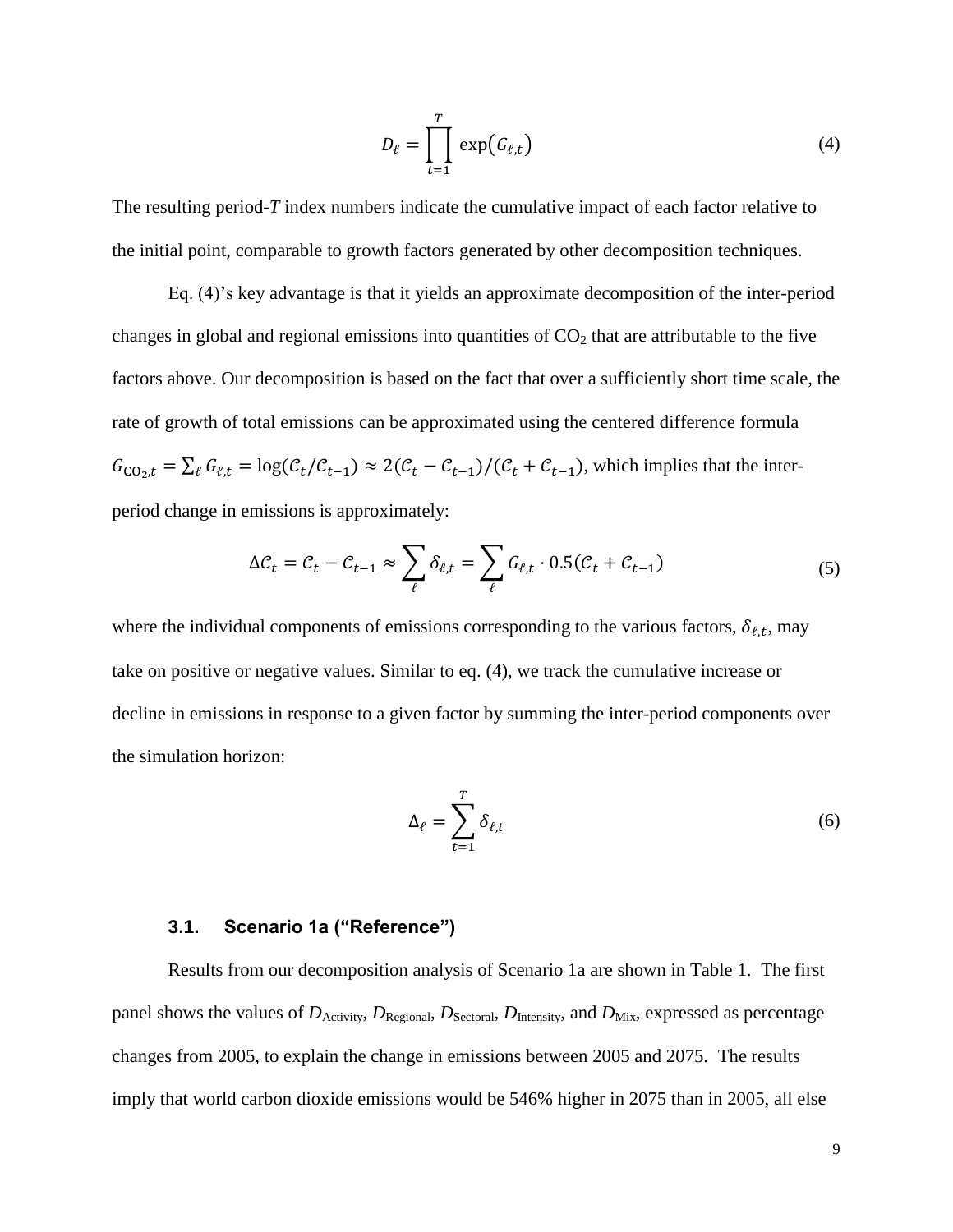equal, due to changes in world economic activity. This is dampened by reductions in energy intensity—carbon dioxide emissions decline by 57%, all else equal, due to reductions in energy intensity.

The second panel of Table 1 provides these results in terms of million metric tons of carbon dioxide. Figure 1 shows these results for the world. The results imply that economic activity would lead to an increase in world emissions of 89,097 million metric tons of  $CO<sub>2</sub>$  by 2075, all else equal. This is dampened by a reduction in world  $CO<sub>2</sub>$  emissions of 40,365 MT due to reductions in energy intensity, all else equal. Total  $CO<sub>2</sub>$  emissions grow by 45,539 MT between the years 2005 and 2075 in the reference case.

These results show that future global carbon emission growth in the Reference case is driven primarily by overall economic growth (ACTIVITY) and shifts in the regional composition of output (REGIONAL). Changes in the energy mix (MIX), sectoral change (SECTORAL), and energy intensity (INTENSITY) apply downward pressure on emissions over time, dampening the effects of higher economic growth and changes in the regional composition of output which put upward pressure on emissions. The greatest downward pressure on emissions comes from changes in energy intensity. Changes in the mix of energy is not a large contributor to lowering the growth of emissions.

There are also significant differences across countries. In Japan, Korea, Brazil, the U.S., and the EU, changes in energy intensity have a smaller effect on lowering the future growth of emissions than other countries. This effect is most prominent in countries such as China, India, Indonesia, and Russia where a large potential for energy efficiency improvements exists. We also see that sectoral change has a much larger impact on lowering carbon emissions in countries

10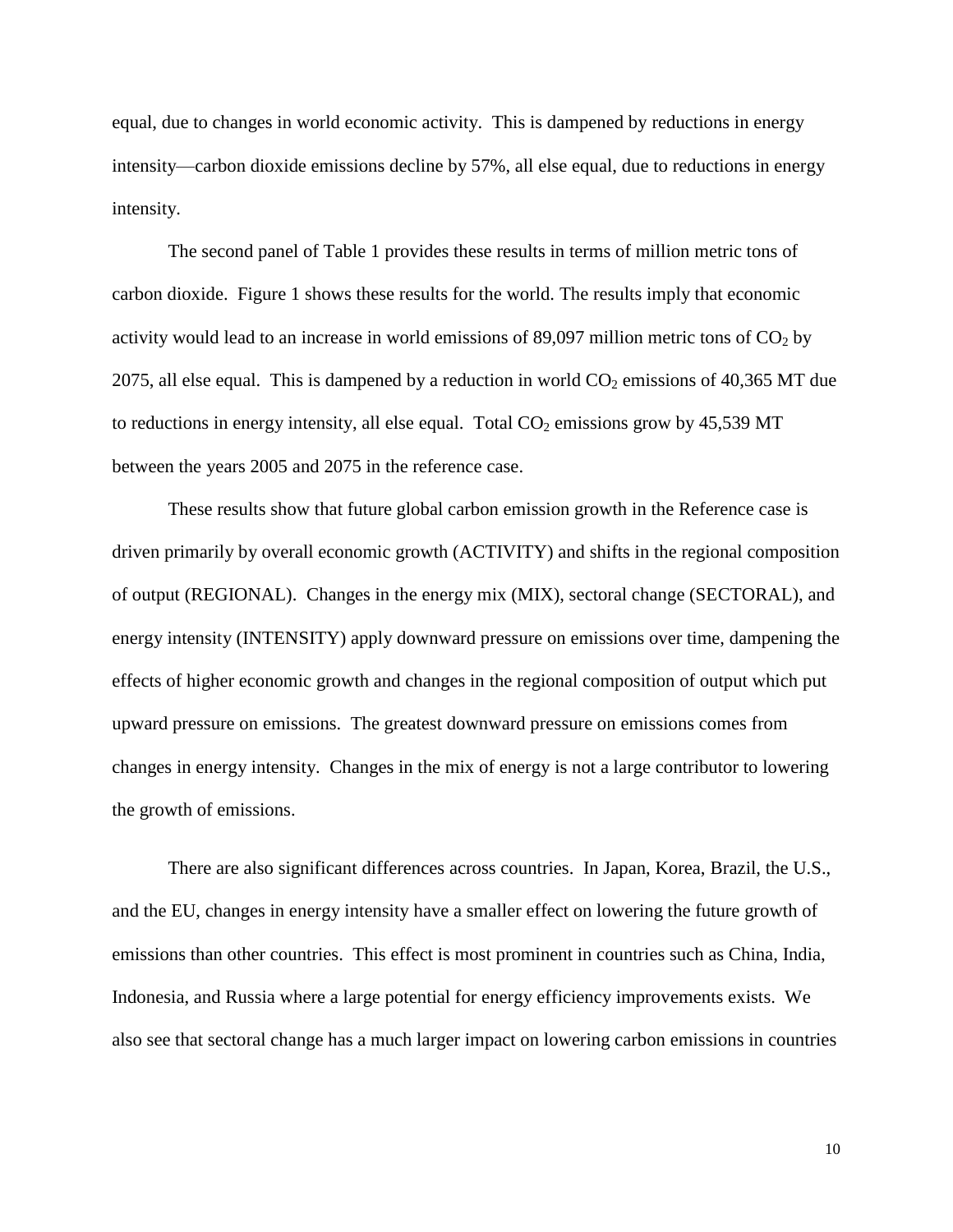like China where large structural changes are occurring. Across these nine countries, however, we see a much smaller effect from shifts in the energy mix.

Significant improvements in energy efficiency and sectoral change in China and India, in particular, play an important role in dampening growth in  $CO<sub>2</sub>$  emissions resulting from rapid economic growth. As shown in the table, China's and India's emissions would be 2078% and 3064% higher, respectively, in 2075 than in 2005 as a result of economic growth. However, sectoral change and declines in energy intensity dampen this effect, resulting in  $CO<sub>2</sub>$  emissions 359% and 430% times higher in China and India, respectively, in 2075. In Japan, on the other hand, economic growth is small over time, causing the dampening effects on emissions from sectoral change, improvements in energy intensity, and shifts in the energy mix to more than offset the increase in emissions from economic growth. As a result, emissions in Japan are 17% higher in 2075 than in 2005.

### **3.2. Scenario 2c**

Imposing a global carbon tax trajectory as in Scenario 2c lowers the upward pressure on emissions caused by higher economic growth and changes in the regional composition of output, but these factors still cause emissions to rise over time, as shown in Table 2. The dampening effect on the growth of  $CO<sub>2</sub>$  emissions from changes in the sectoral composition of output, the mix of energy, and energy intensity increases as a result of the carbon tax. In absolute terms, the carbon tax has the largest effect on world emissions from economic growth. As shown in the last panel of Table 2, growth in emissions from economic activity falls by 43% due to the tax. The tax also has a large effect on the contribution of changes in the energy mix—as a result of the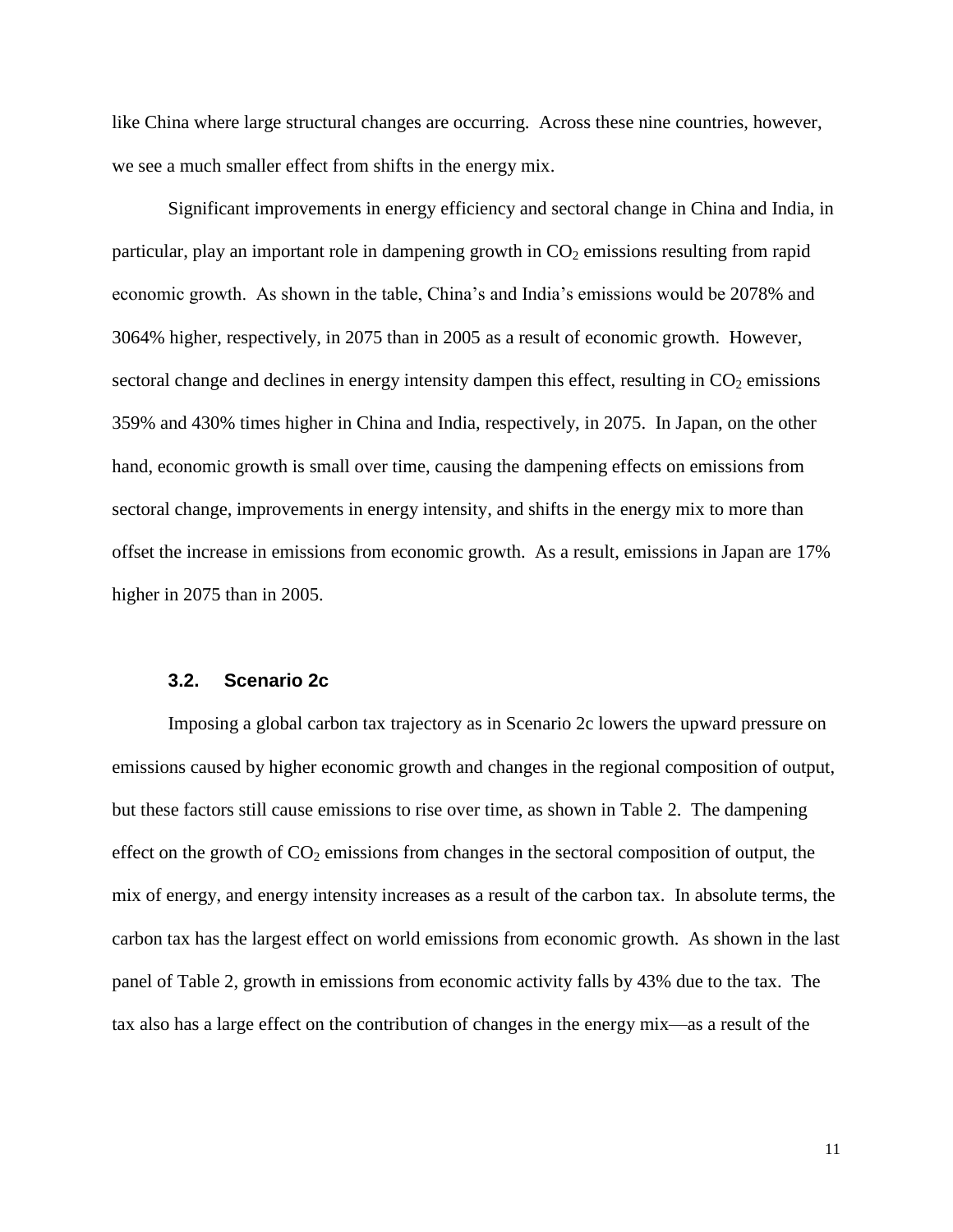carbon tax, changes in the energy mix lowers emissions by 53% in 2075 (all else equal) whereas without the carbon tax, this effect lowers emissions by only 11% in 2075.

The effects of the carbon tax are not uniform across countries. Except for Brazil and India,  $CO<sub>2</sub>$  emissions in each country are lower in 2075 than in 2005. However, in Brazil and India, emissions are still higher in 2075 than in 2005, although emissions are significantly less than in the reference case. In fact, as shown in the last panel of Table 2, the decrease in emissions due to the carbon tax is largest in Brazil, China, India, and Russia. This implies that these countries are choosing to abate rather than pay the tax—thus, the marginal abatement cost curve must be lower in these countries.

The carbon tax has a large impact on lowering the effect of economic growth on carbon emissions in countries like Russia, China, and India, whereas this impact is small in countries like Japan, EU, the US, and Korea. Except for the EU, US, Korea, and Japan, the carbon tax has the largest effect on the contribution of economic activity on emissions. The carbon tax's effect on energy intensity is largest in countries like the US, Japan, the EU, and Korea whereas the tax's effect on the contribution of changes in the energy mix is largest in Russia, China, and India. In these countries, the model assumes large improvements in autonomous energy efficiency in the Reference case. Imposing a tax implies there is little room for energy efficiency improvements in reaction to the tax. Therefore, reductions must be achieved through declines in economic growth and shifts in the energy mix.

These results highlight the different growth patterns across countries and differences in the relative importance of the five key drivers affecting carbon emissions growth. These results also emphasize the differences in strategies that countries will take in response to a global carbon tax. Lastly, these results point out that not only will higher economic growth lead to higher

12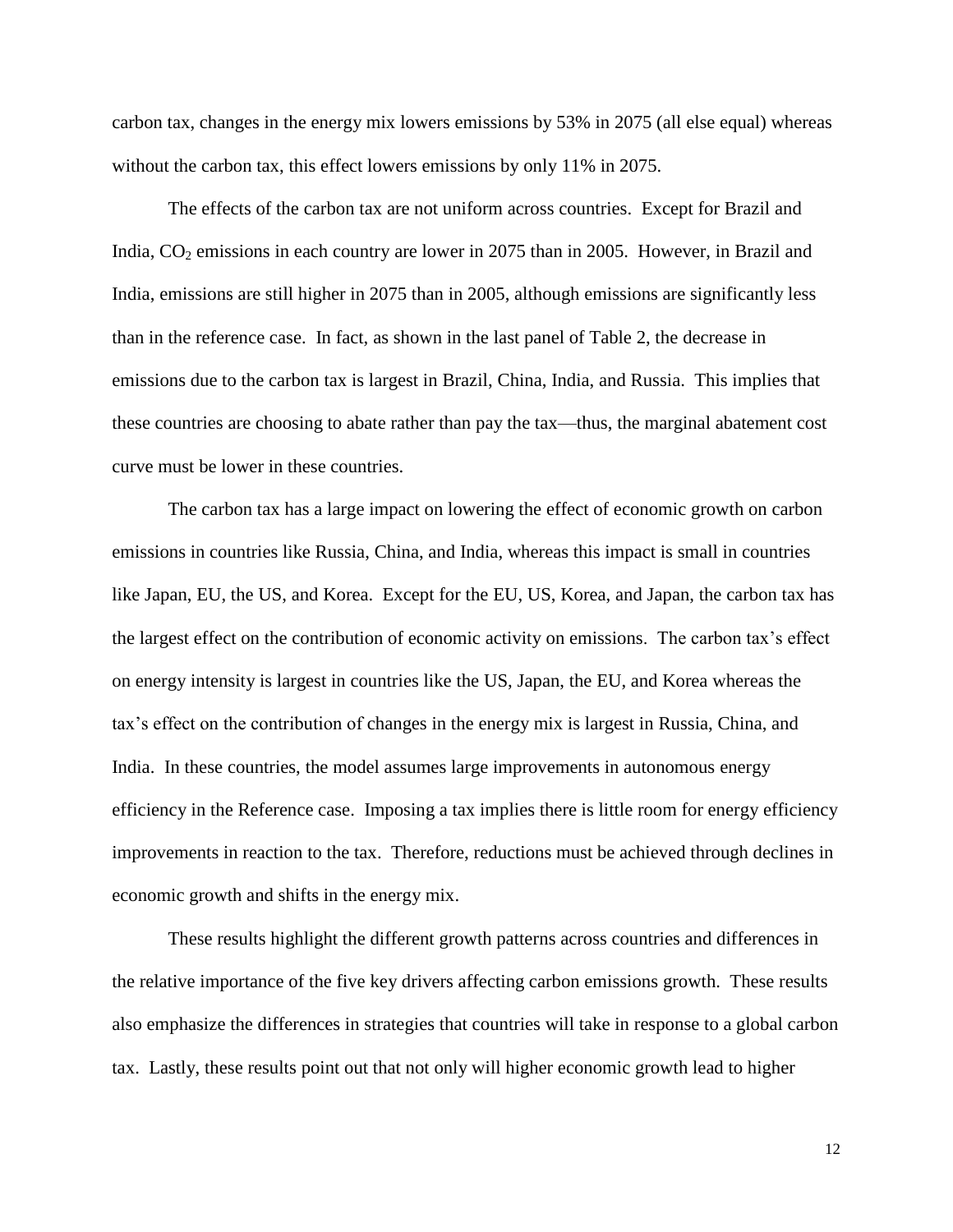future carbon emissions, but shifts in the regional composition of output will also be a key contributor to higher future carbon emissions growth.

#### **3.3. Scenario 2c without CCS**

The above results assume the unrestricted availability of carbon capture and storage (CCS), hydroelectric, and nuclear power generation. How do these decomposition results change if we restrict the availability of these technologies? As shown in the bottom panel of Table 3, when we restrict the availability of CCS, we find that emissions are higher or unchanged in every country than when CCS is unrestricted. This reflects the higher marginal abatement cost in the restricted CCS case, causing countries to choose to pay the tax rather than abate. This is especially the case in countries such as China and India which are intensive users of coal. In the case of Russia, we see a large drop in economic growth when CCS is restricted since Russia is a large user of NGCC with CCS when the tax is imposed without technology restrictions. Eliminating the use of CCS forces Russia to lower economic activity to reduce emissions.

When CCS is restricted, we also see in certain countries the relative contribution shift from energy mix to energy intensity; that is, a tax on emissions leads to higher energy efficiency improvements in the restricted CCS case and less of a shift to other forms of energy. When CCS is available, more carbon-free energy can be consumed which leads to a lower carbon to energy (C/E) ratio and a higher energy intensity (E/Q) ratio. Thus, restricting CCS means that the economy will need to rely more on energy intensity improvements to reduce emissions. This emphasis on intensity rather than mix when CCS is restricted is most prominent in China and India where coal is dominant. The availability of CCS means that these countries can continue to burn coal without the emissions from coal. Therefore, the contribution of energy mix when

13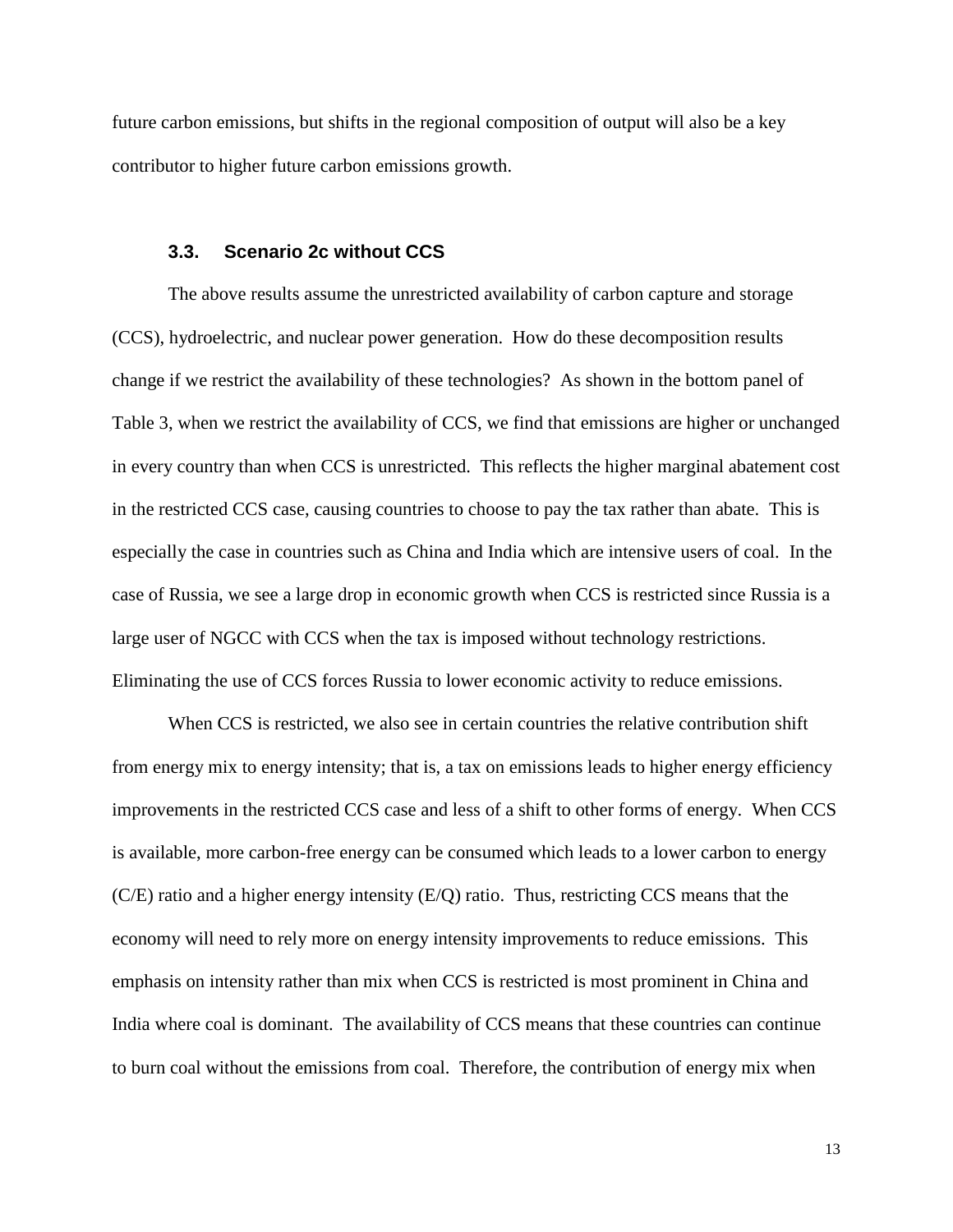CCS is available is larger in these countries. These results provide a type of sensitivity analysis to assumptions made regarding the set of available technologies and the value of these technologies.

### **3.4. Scenario 2c with restrictions on nuclear**

Table 4 shows results from Scenario 2c where we assume no new growth in nuclear capacity and a complete phase out of existing nuclear capacity by 2050. For most countries, emissions change very little from the Scenario 2c case without restrictions on nuclear. Emissions in Korea, however, are 10% higher due to Korea's large installed nuclear capacity; thus, when nuclear is restricted, Korea is forced to pay the tax rather than abate emissions. Except for Russia, the contribution of economic activity to emissions is slightly lower when nuclear is restricted. Eliminated a carbon-free source of energy will increase the marginal abatement cost curve, causing a slight drop in economic growth. In countries with larger shares of nuclear in primary energy (e.g., EU, Japan, US), restricting nuclear in the carbon tax case leads to a shift in the mix of energy toward less carbon-intensive forms of energy.

### **3.5. Scenario 2c with restrictions on hydropower**

Table 5 shows the results from restricting the growth in hydroelectric generating capacity. In this case, we assume a slower growth in new hydro capacity than in the Scenario 2c case without restrictions. We find the differences from the unrestricted case to be small since by 2075 there still will be little difference in the installed capacity of hydroelectricity, given its long lifetime. Only China and India experience an increase in 2075 emissions. This is due to the fact that when hydro is restricted, countries like China and India, which have larger shares of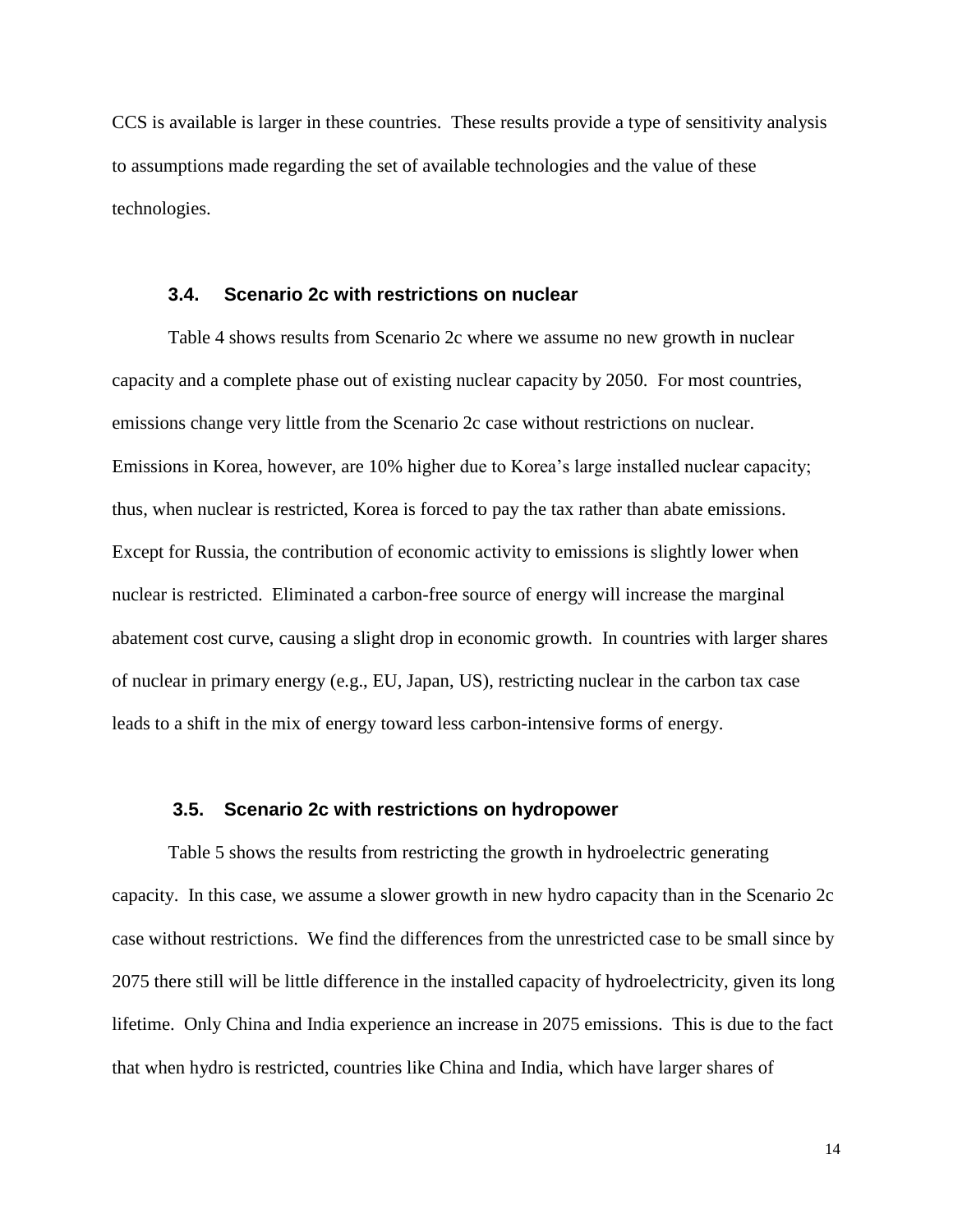hydroelectric generation, are unable to achieve the level of reductions that is possible when hydroelectric generation is unrestricted and are therefore forced to emit more and pay the tax. Brazil, a large hydroelectric producer, experiences a slight decline in 2075 emissions with the tax when hydro is restricted; however, Brazil takes a hit to economic activity since Brazil's only option to reduce emissions if hydro is restricted is to reduce economic activity.

## **4. Conclusions**

This paper not only identifies the key drivers to changes in emissions over time, but also provides a type of sensitivity analysis to the importance of technology assumptions in a multiregion multi-sector model like Phoenix. A few key points emerge from our analysis. First, economic growth and shifts in the regional composition of output are the largest contributors to increases in emissions over time although decreases in energy intensity and shifts in the sectoral composition of output dampen the growth in emissions.

Second, imposing a tax on emissions has the largest impact on lowering the upward pressure on emissions from economic activity and lowering the carbon intensity of energy, although this is most prominent in countries like China, India, and Russia. Third, if we restrict the use of CCS in this tax case, the marginal abatement cost curve shifts up, causing some countries to choose to pay the tax rather than abate and increasing the carbon intensity of energy. Fourth, if we eliminate new nuclear capacity and phase out nuclear by 2050, we get a similar result—some countries will choose to pay the tax rather than abate due to the increase in the MAC. Lastly, lowering the growth of new hydropower capacity does little to change the tax case results due to the long lifetime of hydropower facilities.

15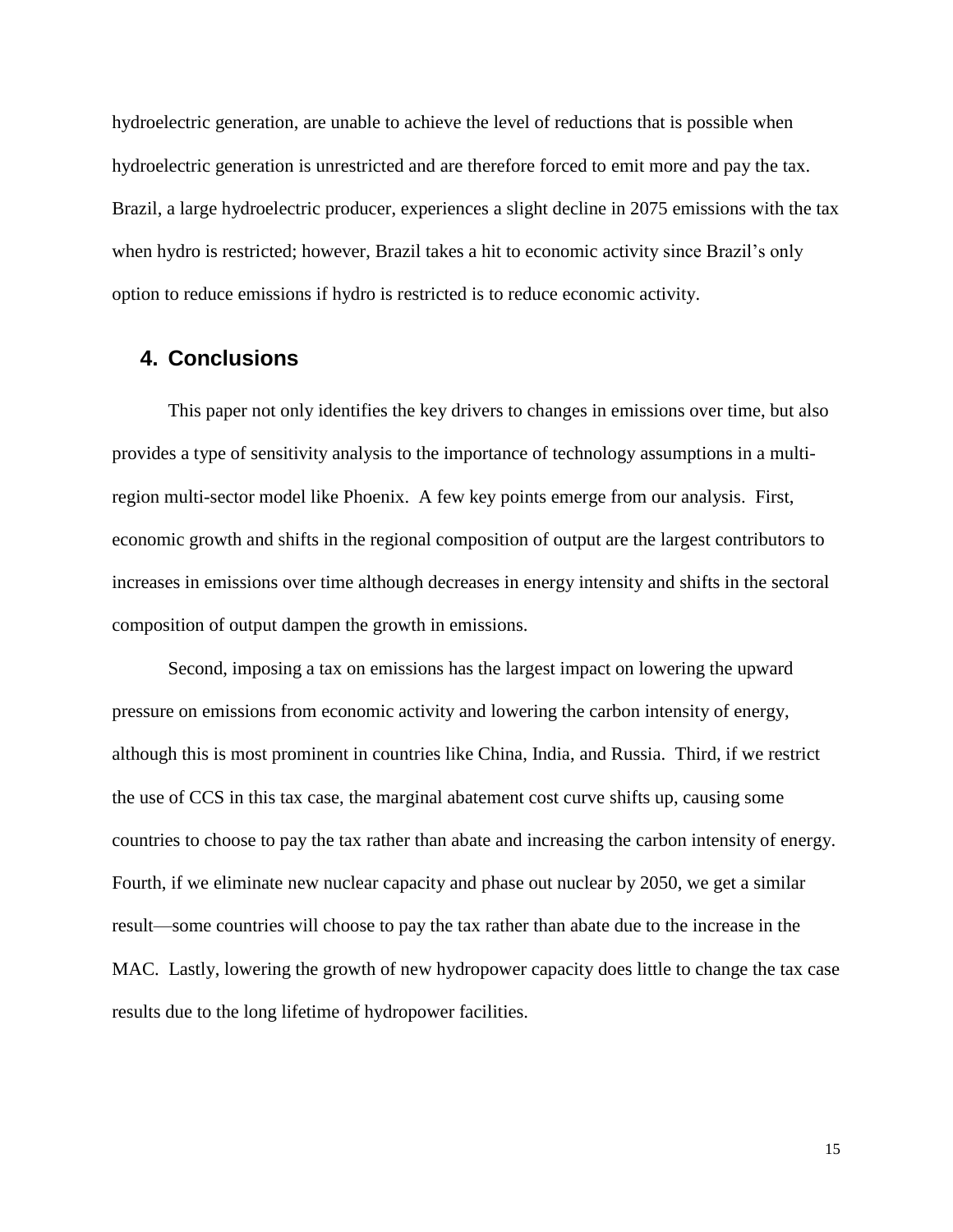|                                                                                                              | Reference case                                                                                  |               |          |             |                  |        |         |             |               |            |
|--------------------------------------------------------------------------------------------------------------|-------------------------------------------------------------------------------------------------|---------------|----------|-------------|------------------|--------|---------|-------------|---------------|------------|
|                                                                                                              | World                                                                                           | <b>Brazil</b> | China    | <b>EU15</b> | <b>Indonesia</b> | India  |         | Japan Korea | <b>Russia</b> | <b>USA</b> |
|                                                                                                              | Cumulative change in factors influencing the growth of CO <sub>2</sub> emissions (D), 2005-2075 |               |          |             |                  |        |         |             |               |            |
| Activity                                                                                                     | 546%                                                                                            | 1274%         | 2078%    | 231%        | 1205%            | 3064%  | 107%    | 334%        | 1206%         | 325%       |
| Regional                                                                                                     | 59%                                                                                             | n/a           | n/a      | n/a         | n/a              | n/a    | n/a     | n/a         | n/a           | n/a        |
| <b>Sectoral</b>                                                                                              | $-31%$                                                                                          | -36%          | $-47%$   | $-29%$      | -19%             | -26%   | $-26%$  | $-24%$      | $-27%$        | $-32%$     |
| Intensity                                                                                                    | -57%                                                                                            | -48%          | -59%     | $-42%$      | -68%             | -73%   | $-30\%$ | $-27%$      | -62%          | $-49%$     |
| Mix                                                                                                          | $-11%$                                                                                          | $-17%$        | -2%      | $-20%$      | -18%             | $-15%$ | -23%    | $-11%$      | -8%           | $-11%$     |
| Total                                                                                                        | 168%                                                                                            | 276%          | 359%     | 8%          | 175%             | 430%   | $-17%$  | 113%        | 229%          | 31%        |
| Cumulative components of change in emissions ( $\Delta$ ), 2005-2075, million metric tons of CO <sub>2</sub> |                                                                                                 |               |          |             |                  |        |         |             |               |            |
| Activity                                                                                                     | 89097                                                                                           | 1741          | 39691    | 4314        | 1833             | 10029  | 716     | 956         | 7772          | 10175      |
| Regional                                                                                                     | 19965                                                                                           | 0             | 0        | 0           | 0                | 0      | 0       | $\Omega$    | 0             | 0          |
| <b>Sectoral</b>                                                                                              | $-17764$                                                                                        | $-323$        | $-8643$  | -1248       | -177             | $-690$ | $-292$  | $-194$      | $-1091$       | $-2748$    |
| Intensity                                                                                                    | -40365                                                                                          | -462          | $-12197$ | $-2018$     | -852             | -4106  | -343    | $-216$      | $-2696$       | $-4658$    |
| Mix                                                                                                          | -5395                                                                                           | $-129$        | $-403$   | -785        | -154             | $-482$ | $-263$  | -76         | $-255$        | $-865$     |
| <b>Total</b>                                                                                                 | 45539                                                                                           | 828           | 18447    | 262         | 651              | 4751   | $-183$  | 469         | 3730          | 1905       |

**Table 1**

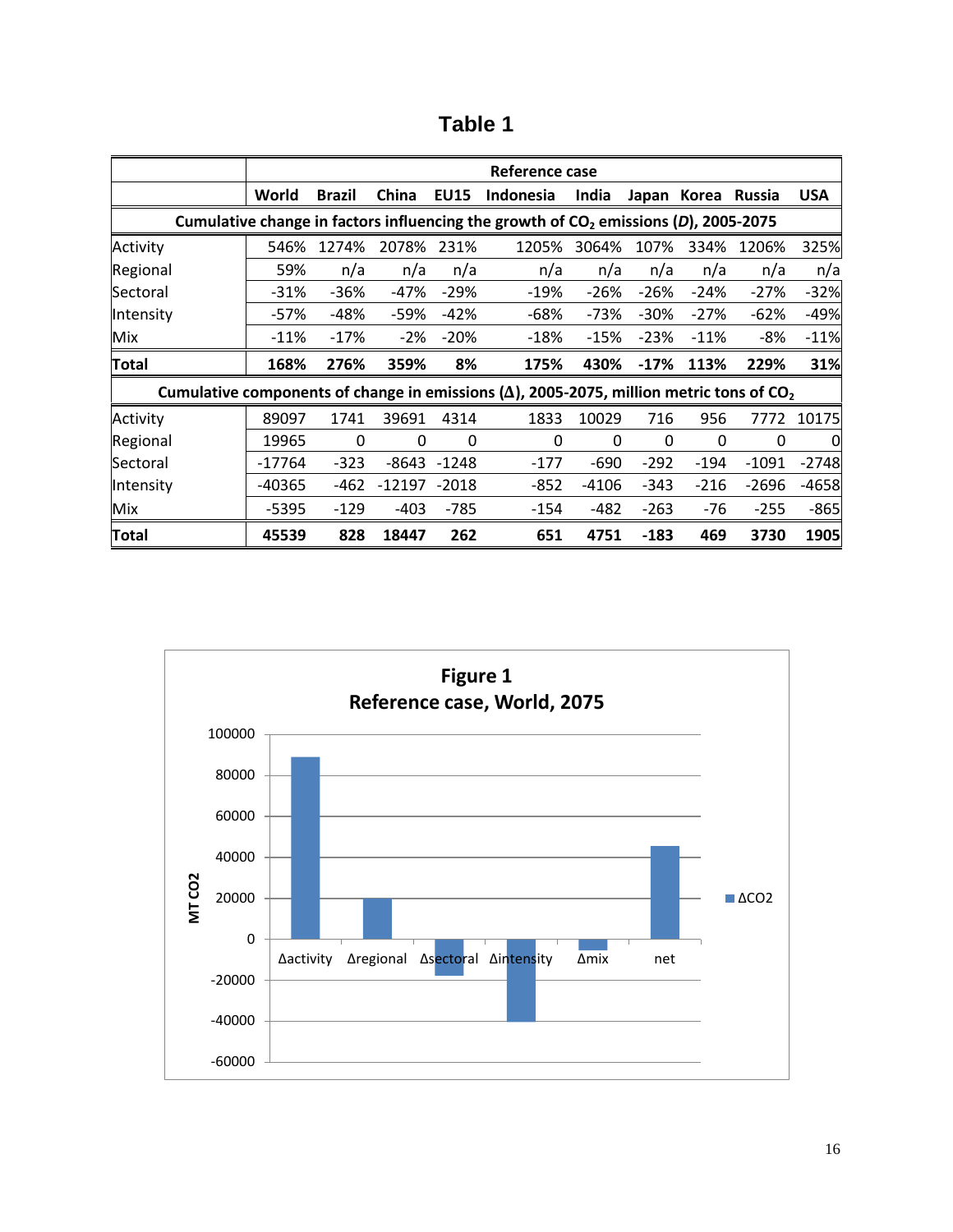| able |  |
|------|--|
|------|--|

|              | <b>Scenario 2c, All Energy Supply Technologies</b>                                                           |               |         |                |                                                                                            |         |        |             |               |            |
|--------------|--------------------------------------------------------------------------------------------------------------|---------------|---------|----------------|--------------------------------------------------------------------------------------------|---------|--------|-------------|---------------|------------|
|              | World                                                                                                        | <b>Brazil</b> | China   | <b>EU15</b>    | Indonesia                                                                                  | India   |        | Japan Korea | <b>Russia</b> | <b>USA</b> |
|              |                                                                                                              |               |         |                | Cumulative % change in factors influencing the growth of $CO2$ emissions (D), 2005-2075    |         |        |             |               |            |
| Activity     | 503%                                                                                                         | 1227%         | 1850%   | 222%           | 1124%                                                                                      | 2824%   | 103%   | 325%        | 939%          | 313%       |
| Regional     | 43%                                                                                                          |               |         |                |                                                                                            |         |        |             |               |            |
| Sectoral     | $-46%$                                                                                                       | $-48%$        | $-64%$  | $-34%$         | $-34%$                                                                                     | $-42%$  | $-34%$ | $-38%$      | $-42%$        | $-43%$     |
| Intensity    | $-77%$                                                                                                       | $-73%$        | $-80%$  | $-67%$         | $-84%$                                                                                     | $-84%$  | $-58%$ | $-61%$      | $-83%$        | $-75%$     |
| Mix          | $-53%$                                                                                                       | $-28%$        | $-52%$  | $-55%$         | $-42%$                                                                                     | -59%    | $-53%$ | $-37%$      | $-63%$        | $-52%$     |
| <b>Total</b> | -50%                                                                                                         | 35%           | $-31%$  | $-69%$         | $-24%$                                                                                     | 7%      | $-74%$ | $-36%$      | $-62%$        | $-71%$     |
|              | Cumulative components of change in emissions ( $\Delta$ ), 2005-2075, million metric tons of CO <sub>2</sub> |               |         |                |                                                                                            |         |        |             |               |            |
| Activity     | 34167                                                                                                        | 960           | 13748   | 2325           | 871                                                                                        | 3379    | 375    | 552         | 2197          | 5244       |
| Regional     | 7482                                                                                                         |               |         |                |                                                                                            |         |        |             |               |            |
| Sectoral     | $-12457$                                                                                                     | $-248$        | $-4878$ | $-879$         | $-143$                                                                                     | $-559$  | $-259$ | $-173$      | $-574$        | $-2126$    |
| Intensity    | -29032                                                                                                       | $-482$        | $-7534$ | $-2097$        | -634                                                                                       | $-1886$ | -443   | $-357$      | $-1828$       | $-5092$    |
| Mix          | $-13997$                                                                                                     | $-126$        | $-3088$ | $-1658$        | $-181$                                                                                     | $-894$  | $-489$ | $-173$      | $-853$        | $-2482$    |
| <b>Total</b> | $-13836$                                                                                                     | 104           |         | $-1751 - 2309$ | -87                                                                                        | 40      | $-816$ | $-151$      | $-1059$       | $-4456$    |
|              |                                                                                                              |               |         |                | Cumulative components of change in emissions $(\Delta)$ , % difference from Reference Case |         |        |             |               |            |
| Activity     | $-43%$                                                                                                       | $-47%$        | $-228%$ | $-9%$          | $-81%$                                                                                     | $-240%$ | $-4%$  | -9%         | $-267%$       | $-11%$     |
| Regional     | $-16%$                                                                                                       |               |         |                |                                                                                            |         |        |             |               |            |
| Sectoral     | $-15%$                                                                                                       | $-12%$        | $-17%$  | $-5%$          | $-15%$                                                                                     | $-16%$  | $-9%$  | $-14%$      | $-15%$        | $-11%$     |
| Intensity    | $-20%$                                                                                                       | $-24%$        | $-21%$  | $-25%$         | $-16%$                                                                                     | $-11%$  | $-28%$ | $-34%$      | $-21%$        | $-26%$     |
| Mix          | $-42%$                                                                                                       | $-12%$        | $-49%$  | $-35%$         | $-24%$                                                                                     | $-44%$  | $-30%$ | $-26%$      | $-54%$        | $-40%$     |
| Total        | $-218%$                                                                                                      | $-241%$       | -390%   | $-77%$         | $-199%$                                                                                    | $-423%$ |        | -57% -150%  | $-292%$       | $-102%$    |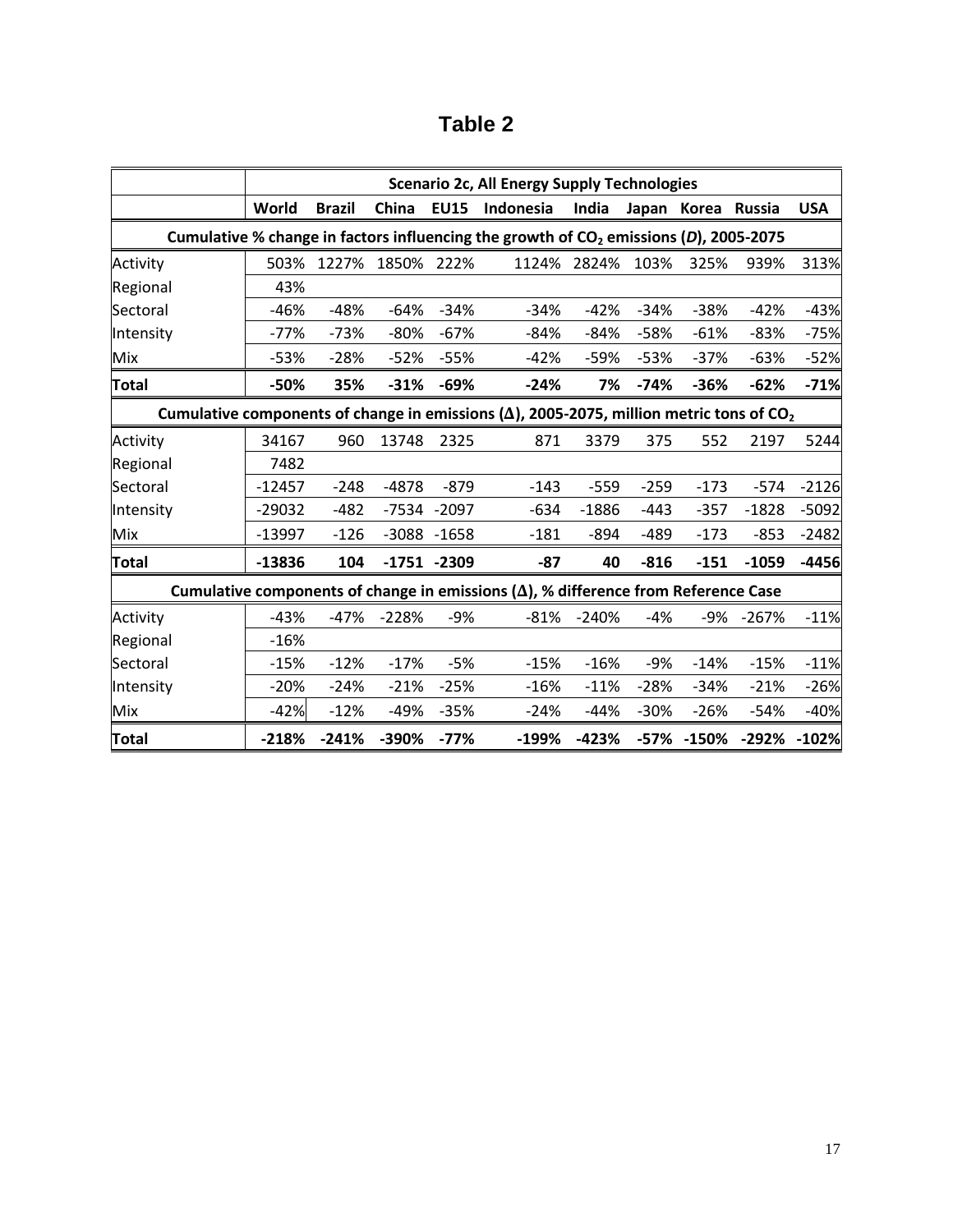| able |  |
|------|--|
|------|--|

|                                                                                                   | <b>Scenario 2c without CCS</b> |               |         |                |                                                                                                              |         |              |                    |          |                  |
|---------------------------------------------------------------------------------------------------|--------------------------------|---------------|---------|----------------|--------------------------------------------------------------------------------------------------------------|---------|--------------|--------------------|----------|------------------|
|                                                                                                   | World                          | <b>Brazil</b> | China   | <b>EU15</b>    | Indonesia                                                                                                    | India   |              | Japan Korea Russia |          | <b>USA</b>       |
|                                                                                                   |                                |               |         |                | Cumulative % change in factors influencing the growth of $CO2$ emissions (D), 2005-2075                      |         |              |                    |          |                  |
| Activity                                                                                          | 502%                           | 1226%         | 1851%   | 222%           | 1122%                                                                                                        | 2825%   | 103%         | 326%               | 908%     | 313%             |
| Regional                                                                                          | 44%                            | 0%            | 0%      | 0%             | 0%                                                                                                           | 0%      | 0%           | 0%                 | 0%       | 0%               |
| Sectoral                                                                                          | $-48%$                         | $-49%$        | $-67%$  | $-34%$         | $-35%$                                                                                                       | $-44%$  | $-34%$       | $-39%$             | $-44%$   | $-43%$           |
| Intensity                                                                                         | $-77%$                         | $-73%$        | $-80%$  | $-68%$         | $-84%$                                                                                                       | $-87%$  | $-58%$       | $-62%$             | $-84%$   | $-75%$           |
| Mix                                                                                               | $-48%$                         | $-28%$        | $-39%$  | $-54%$         | $-37%$                                                                                                       | $-47%$  | $-53%$       | $-35%$             | $-59%$   | $-50%$           |
| <b>Total</b>                                                                                      | $-47%$                         | 35%           | $-20%$  | $-69%$         | $-21%$                                                                                                       | 17%     | $-74%$       | $-35%$             | $-63%$   | $-70%$           |
|                                                                                                   |                                |               |         |                | Cumulative components of change in emissions ( $\Delta$ ), 2005-2075, million metric tons of CO <sub>2</sub> |         |              |                    |          |                  |
| Activity                                                                                          | 34799                          | 960           | 14310   | 2329           | 879                                                                                                          | 3461    | 375          | 555                | 2204     | 5274             |
| Regional                                                                                          | 7658                           | 0             | 0       | 0              | $\Omega$                                                                                                     | 0       | 0            | $\Omega$           | 0        |                  |
| Sectoral                                                                                          | $-13238$                       | $-250$        | $-5406$ | $-886$         | $-151$                                                                                                       | $-606$  | $-260$       | $-176$             | $-604$   | $-2165$          |
| Intensity                                                                                         | $-29781$                       | $-485$        | $-7791$ | $-2113$        | $-650$                                                                                                       | $-2052$ | $-444$       | $-364$             | $-1875$  | $-5133$          |
| Mix                                                                                               | $-12459$                       | $-122$        |         | $-2323 - 1638$ | $-157$                                                                                                       | $-662$  | $-487$       | $-163$             | $-790$   | $-2386$          |
| <b>Total</b>                                                                                      | $-13022$                       | 104           | $-1210$ | $-2308$        | $-78$                                                                                                        | 141     | $-816$       | $-148$             | $-1064$  | $-4410$          |
| Cumulative components of change in emissions ( $\Delta$ ), % difference from Scenario 2c with CCS |                                |               |         |                |                                                                                                              |         |              |                    |          |                  |
| Activity                                                                                          | $-1%$                          | $-1%$         | 0%      | 0%             | $-2%$                                                                                                        | 1%      | 0%           | 1%                 | $-31%$   | 0%               |
| Regional                                                                                          | 0                              | $\Omega$      | 0       | $\Omega$       | $\Omega$                                                                                                     | 0       | $\mathbf{0}$ | $\Omega$           | $\Omega$ | $\boldsymbol{0}$ |
| Sectoral                                                                                          | $-2%$                          | 0%            | $-3%$   | 0%             | $-1%$                                                                                                        | $-2%$   | 0%           | 0%                 | $-2%$    | $-1%$            |
| Intensity                                                                                         | 0%                             | 0%            | 0%      | 0%             | 0%                                                                                                           | $-2%$   | 0%           | $-1%$              | $-1%$    | 0%               |
| <b>Mix</b>                                                                                        | 5%                             | 1%            | 12%     | 0%             | 5%                                                                                                           | 12%     | 0%           | 2%                 | 3%       | 2%               |
| <b>Total</b>                                                                                      | 3%                             | 0%            | 10%     | 0%             | 2%                                                                                                           | 10%     | 0%           | 1%                 | 0%       | 1%               |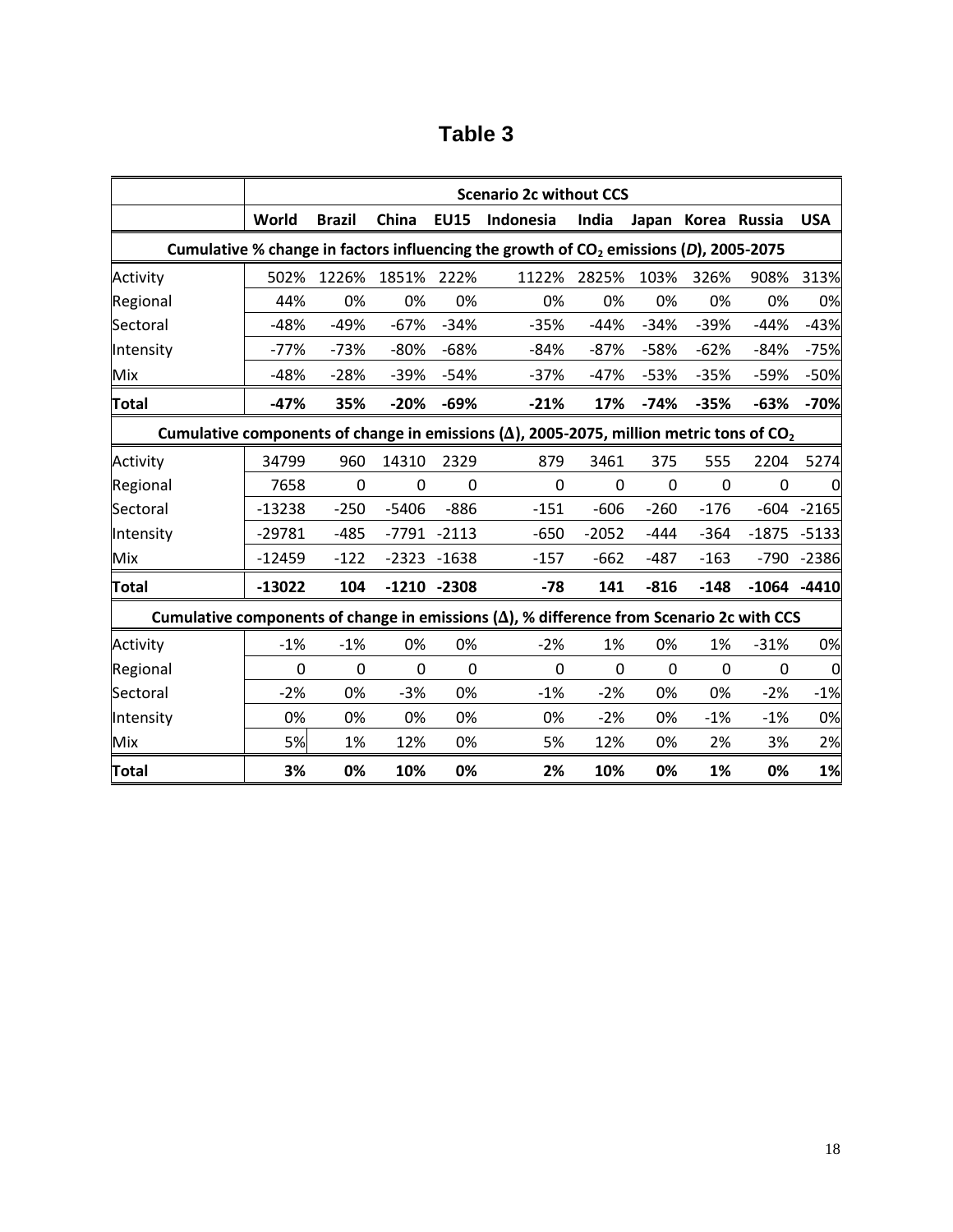| <b>able</b> |  |
|-------------|--|
|-------------|--|

|                                                                                                      | <b>Scenario 2c without Nuclear</b> |               |          |                |                                                                                                              |          |          |                    |         |            |
|------------------------------------------------------------------------------------------------------|------------------------------------|---------------|----------|----------------|--------------------------------------------------------------------------------------------------------------|----------|----------|--------------------|---------|------------|
|                                                                                                      | World                              | <b>Brazil</b> | China    | <b>EU15</b>    | Indonesia                                                                                                    | India    |          | Japan Korea Russia |         | <b>USA</b> |
|                                                                                                      |                                    |               |          |                | Cumulative % change in factors influencing the growth of $CO2$ emissions (D), 2005-2075                      |          |          |                    |         |            |
| Activity                                                                                             | 503%                               | 1227%         | 1850%    | 222%           | 1123%                                                                                                        | 2824%    | 103%     | 323%               | 940%    | 312%       |
| Regional                                                                                             | 41%                                |               |          |                |                                                                                                              |          |          |                    |         |            |
| Sectoral                                                                                             | $-47%$                             | $-48%$        | $-64%$   | $-35%$         | $-34%$                                                                                                       | $-42%$   | $-35%$   | $-40%$             | $-43%$  | $-46%$     |
| Intensity                                                                                            | $-77%$                             | $-73%$        | $-81%$   | $-67%$         | $-84%$                                                                                                       | $-85%$   | $-58%$   | $-63%$             | $-83%$  | $-72%$     |
| Mix                                                                                                  | $-51%$                             | $-28%$        | $-49%$   | $-53%$         | $-41%$                                                                                                       | $-57%$   | $-52%$   | $-20%$             | $-62%$  | $-51%$     |
| <b>Total</b>                                                                                         | $-49%$                             | 35%           | $-30%$   | $-68%$         | $-23%$                                                                                                       | 7%       | $-73%$   | $-26%$             | $-62%$  | $-69%$     |
|                                                                                                      |                                    |               |          |                | Cumulative components of change in emissions ( $\Delta$ ), 2005-2075, million metric tons of CO <sub>2</sub> |          |          |                    |         |            |
| Activity                                                                                             | 34994                              | 960           | 13785    | 2414           | 876                                                                                                          | 3379     | 389      | 594                | 2227    | 5555       |
| Regional                                                                                             | 7308                               | 0             | 0        | 0              | 0                                                                                                            | 0        | 0        | 0                  | 0       | 0          |
| Sectoral                                                                                             | $-13048$                           | $-248$        | $-4904$  | $-949$         | $-148$                                                                                                       | $-559$   | $-272$   | $-204$             | $-599$  | $-2452$    |
| Intensity                                                                                            | $-29599$                           | $-483$        |          | -7784 -2193    | $-637$                                                                                                       | $-1942$  | $-457$   | $-408$             | $-1854$ | $-5104$    |
| Mix                                                                                                  | $-13225$                           | $-125$        |          | $-2834 - 1560$ | $-176$                                                                                                       | $-838$   | $-468$   | $-90$              | $-828$  | $-2321$    |
| Total                                                                                                | $-13569$                           | 104           |          | $-1737 -2288$  | $-86$                                                                                                        | 40       | $-807$   | $-108$             | $-1054$ | $-4322$    |
| Cumulative components of change in emissions $(\Delta)$ , % difference from Scenario 2c with Nuclear |                                    |               |          |                |                                                                                                              |          |          |                    |         |            |
| Activity                                                                                             | 0%                                 | 0%            | $-1%$    | 0%             | $-1%$                                                                                                        | 0%       | 0%       | $-1%$              | 1%      | $-1%$      |
| Regional                                                                                             | $\Omega$                           | $\Omega$      | $\Omega$ | $\Omega$       | $\Omega$                                                                                                     | $\Omega$ | $\Omega$ | 0                  | 0       | $\Omega$   |
| Sectoral                                                                                             | $-1%$                              | 0%            | 0%       | $-1%$          | $-1%$                                                                                                        | 0%       | 0%       | $-2%$              | $-1%$   | $-3%$      |
| Intensity                                                                                            | 0%                                 | 0%            | $-1%$    | 0%             | 0%                                                                                                           | $-1%$    | 0%       | $-2%$              | 0%      | 3%         |
| Mix                                                                                                  | 2%                                 | 0%            | 3%       | 1%             | 1%                                                                                                           | 3%       | 1%       | 17%                | 0%      | 1%         |
| Total                                                                                                | 1%                                 | 0%            | 0%       | 1%             | 0%                                                                                                           | 0%       | 1%       | 10%                | 0%      | 2%         |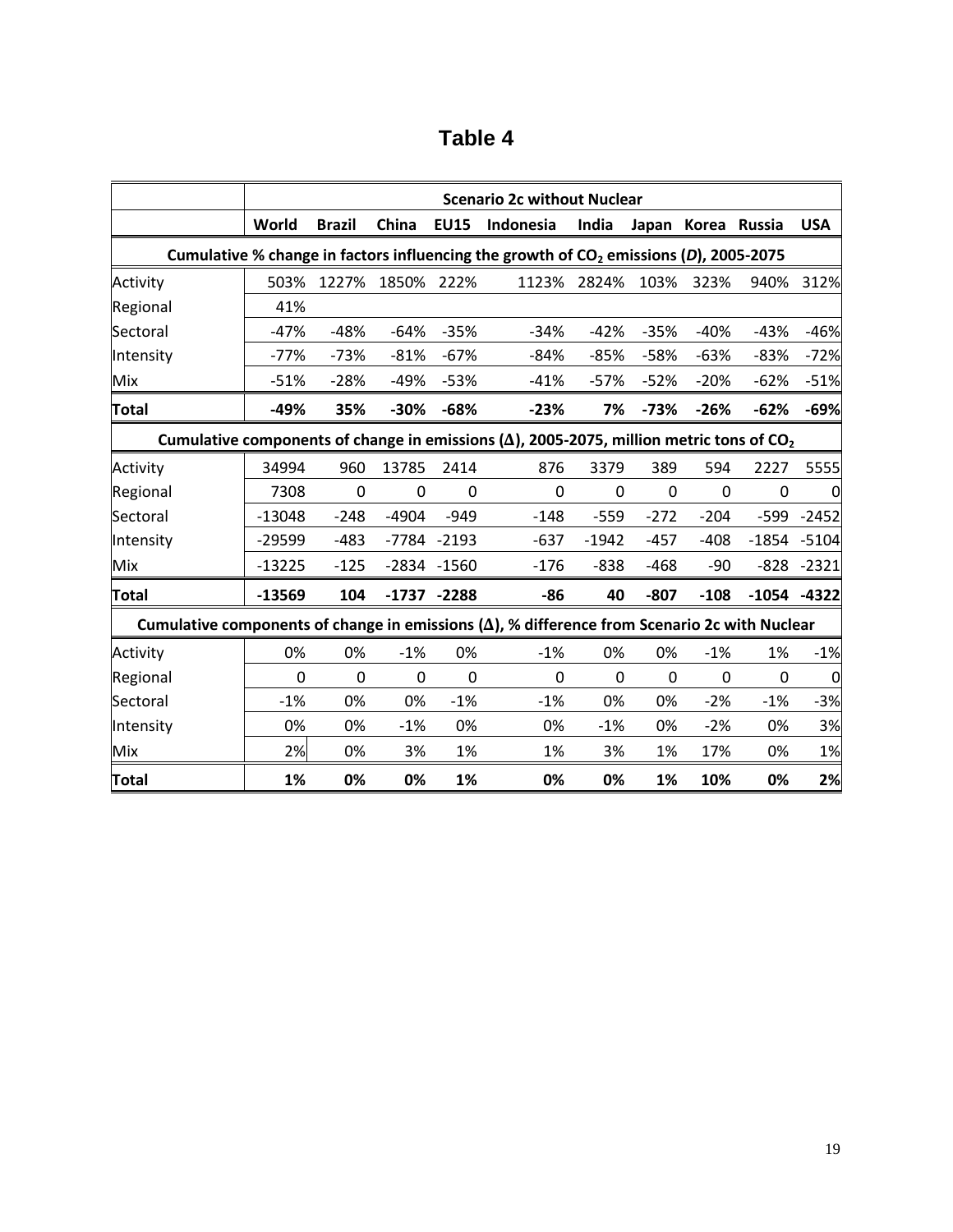| able |  |
|------|--|
|------|--|

|                                                                                                    | <b>Scenario 2c without Hydro</b>                                                        |                |                |                |                                                                                                              |          |             |                    |          |                  |
|----------------------------------------------------------------------------------------------------|-----------------------------------------------------------------------------------------|----------------|----------------|----------------|--------------------------------------------------------------------------------------------------------------|----------|-------------|--------------------|----------|------------------|
|                                                                                                    | World                                                                                   | <b>Brazil</b>  | China          | <b>EU15</b>    | Indonesia                                                                                                    | India    |             | Japan Korea Russia |          | <b>USA</b>       |
|                                                                                                    | Cumulative % change in factors influencing the growth of $CO2$ emissions (D), 2005-2075 |                |                |                |                                                                                                              |          |             |                    |          |                  |
| Activity                                                                                           | 502%                                                                                    | 1210%          | 1843%          | 222%           | 1123%                                                                                                        | 2821%    | 103%        | 325%               | 936%     | 313%             |
| Regional                                                                                           | 44%                                                                                     |                |                |                |                                                                                                              |          |             |                    |          |                  |
| Sectoral                                                                                           | $-47%$                                                                                  | $-49%$         | $-65%$         | $-34%$         | $-34%$                                                                                                       | $-43%$   | $-34%$      | $-38%$             | $-43%$   | $-43%$           |
| Intensity                                                                                          | -77%                                                                                    | $-73%$         | $-78%$         | $-67%$         | -84%                                                                                                         | $-84%$   | $-58%$      | $-61%$             | $-83%$   | -75%             |
| Mix                                                                                                | $-53%$                                                                                  | $-26%$         | $-52%$         | $-55%$         | $-42%$                                                                                                       | $-58%$   | $-53%$      | $-37%$             | $-63%$   | $-52%$           |
| <b>Total</b>                                                                                       | -49%                                                                                    | 33%            | $-29%$         | $-69%$         | $-23%$                                                                                                       | 10%      | $-74%$      | $-36%$             | $-63%$   | $-71%$           |
|                                                                                                    |                                                                                         |                |                |                | Cumulative components of change in emissions ( $\Delta$ ), 2005-2075, million metric tons of CO <sub>2</sub> |          |             |                    |          |                  |
| Activity                                                                                           | 34534                                                                                   | 957            | 14067          | 2330           | 876                                                                                                          | 3455     | 376         | 552                | 2218     | 5264             |
| Regional                                                                                           | 7651                                                                                    | 0              | 0              | $\Omega$       | $\Omega$                                                                                                     | 0        | 0           | 0                  | 0        |                  |
| Sectoral                                                                                           | $-12886$                                                                                | $-255$         | $-5107$        | $-882$         | $-148$                                                                                                       | $-592$   | $-260$      | $-173$             | $-598$   | $-2150$          |
| Intensity                                                                                          | -28988                                                                                  | $-487$         | $-7393$        | $-2107$        | $-631$                                                                                                       | $-1889$  | $-444$      | $-358$             | $-1838$  | $-5103$          |
| Mix                                                                                                | $-14032$                                                                                | $-115$         |                | $-3238 - 1652$ | $-183$                                                                                                       | $-902$   | $-488$      | $-173$             | $-840$   | $-2468$          |
| Total                                                                                              | $-13721$                                                                                | 100            | $-1671$        | $-2311$        | $-86$                                                                                                        | 71       | $-816$      | $-151$             | $-1058$  | $-4456$          |
| Cumulative components of change in emissions $(\Delta)$ , % difference from Scenario 2c with Hydro |                                                                                         |                |                |                |                                                                                                              |          |             |                    |          |                  |
| Activity                                                                                           | $-1%$                                                                                   | $-16%$         | $-7%$          | 0%             | $-1%$                                                                                                        | $-3%$    | 0%          | 0%                 | $-3%$    | 0%               |
| Regional                                                                                           | $\mathbf 0$                                                                             | $\overline{0}$ | $\overline{0}$ | $\mathbf 0$    | $\Omega$                                                                                                     | $\Omega$ | $\mathbf 0$ | $\mathbf 0$        | $\Omega$ | $\boldsymbol{0}$ |
| Sectoral                                                                                           | $-1%$                                                                                   | $-1%$          | $-1%$          | 0%             | $-1%$                                                                                                        | $-1%$    | 0%          | 0%                 | $-1%$    | 0%               |
| Intensity                                                                                          | 1%                                                                                      | 0%             | 1%             | 0%             | 0%                                                                                                           | 0%       | 0%          | 0%                 | 0%       | 0%               |
| Mix                                                                                                | 0%                                                                                      | 2%             | $-1%$          | 0%             | 0%                                                                                                           | 1%       | 0%          | 0%                 | 0%       | 0%               |
| Total                                                                                              | 0%                                                                                      | $-1%$          | 1%             | 0%             | 0%                                                                                                           | 3%       | 0%          | 0%                 | 0%       | 0%               |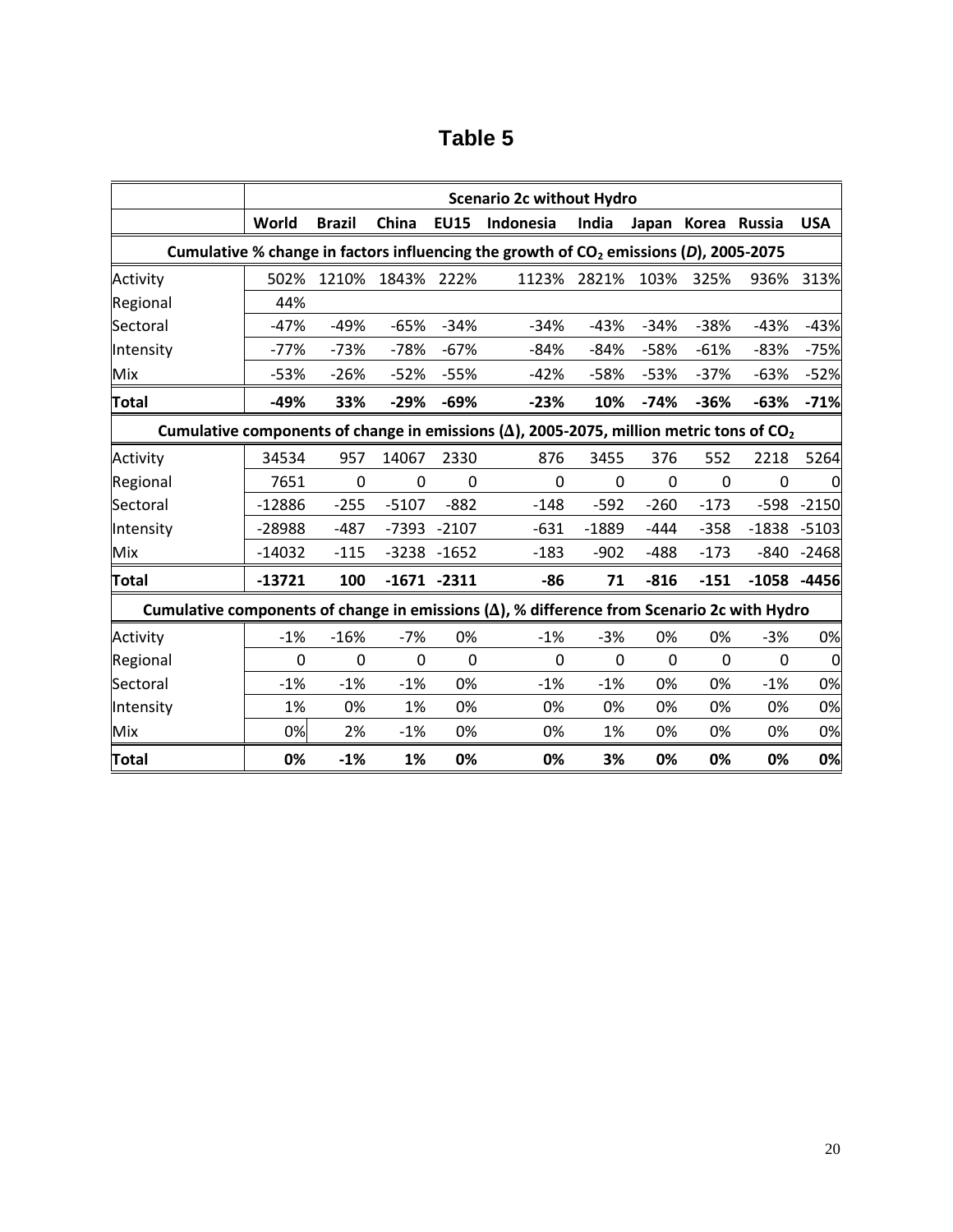## **Appendix A – Description of the Phoenix Model**

<span id="page-21-0"></span>Phoenix is a global recursive dynamic computable general equilibrium (CGE) model comprised of 24 regions (listed in [Table A.1\)](#page-21-0) and 27 production and investment sectors (listed in Table A.2). The model is solved in five-year increments using the MPSGE subsystem (Rutherford, 1999) for GAMS (Brooke et al., 1999).

| <b>Table A.1-- Phoenix Regions</b> |                 |  |  |  |  |  |  |
|------------------------------------|-----------------|--|--|--|--|--|--|
|                                    | <b>GAMS</b> set |  |  |  |  |  |  |
| <b>Phoenix Regions</b>             | symbol          |  |  |  |  |  |  |
| Australia & New                    |                 |  |  |  |  |  |  |
| Zealand                            | anz             |  |  |  |  |  |  |
| <b>Rest of World</b>               | row             |  |  |  |  |  |  |
| China & Taiwan                     | $c_t$           |  |  |  |  |  |  |
| Japan                              | jpn             |  |  |  |  |  |  |
| Korea                              | kor             |  |  |  |  |  |  |
| South Asia                         | sas             |  |  |  |  |  |  |
| Indonesia                          | idn             |  |  |  |  |  |  |
| India                              | ind             |  |  |  |  |  |  |
| Canada                             | can             |  |  |  |  |  |  |
| <b>USA</b>                         | usa             |  |  |  |  |  |  |
| Mexico                             | mex             |  |  |  |  |  |  |
| <b>Other Latin America</b>         | ola             |  |  |  |  |  |  |
| <b>Brazil</b>                      | bra             |  |  |  |  |  |  |
| Central America &                  | cac             |  |  |  |  |  |  |
| Caribbean                          |                 |  |  |  |  |  |  |
| European Union 15                  | eu15            |  |  |  |  |  |  |
| Other European                     | oe27            |  |  |  |  |  |  |
| Union 27                           |                 |  |  |  |  |  |  |
| <b>Western Other</b>               | weo             |  |  |  |  |  |  |
| Europe                             |                 |  |  |  |  |  |  |
| <b>Eastern Other Europe</b>        | eoe             |  |  |  |  |  |  |
| Russia                             | rus             |  |  |  |  |  |  |
| Central & Other Asia               | coa             |  |  |  |  |  |  |
| <b>Middle East</b>                 | mes             |  |  |  |  |  |  |
| North Africa                       | naf             |  |  |  |  |  |  |
| Sub-Saharan Africa                 | ssa             |  |  |  |  |  |  |
| South Africa                       | zaf             |  |  |  |  |  |  |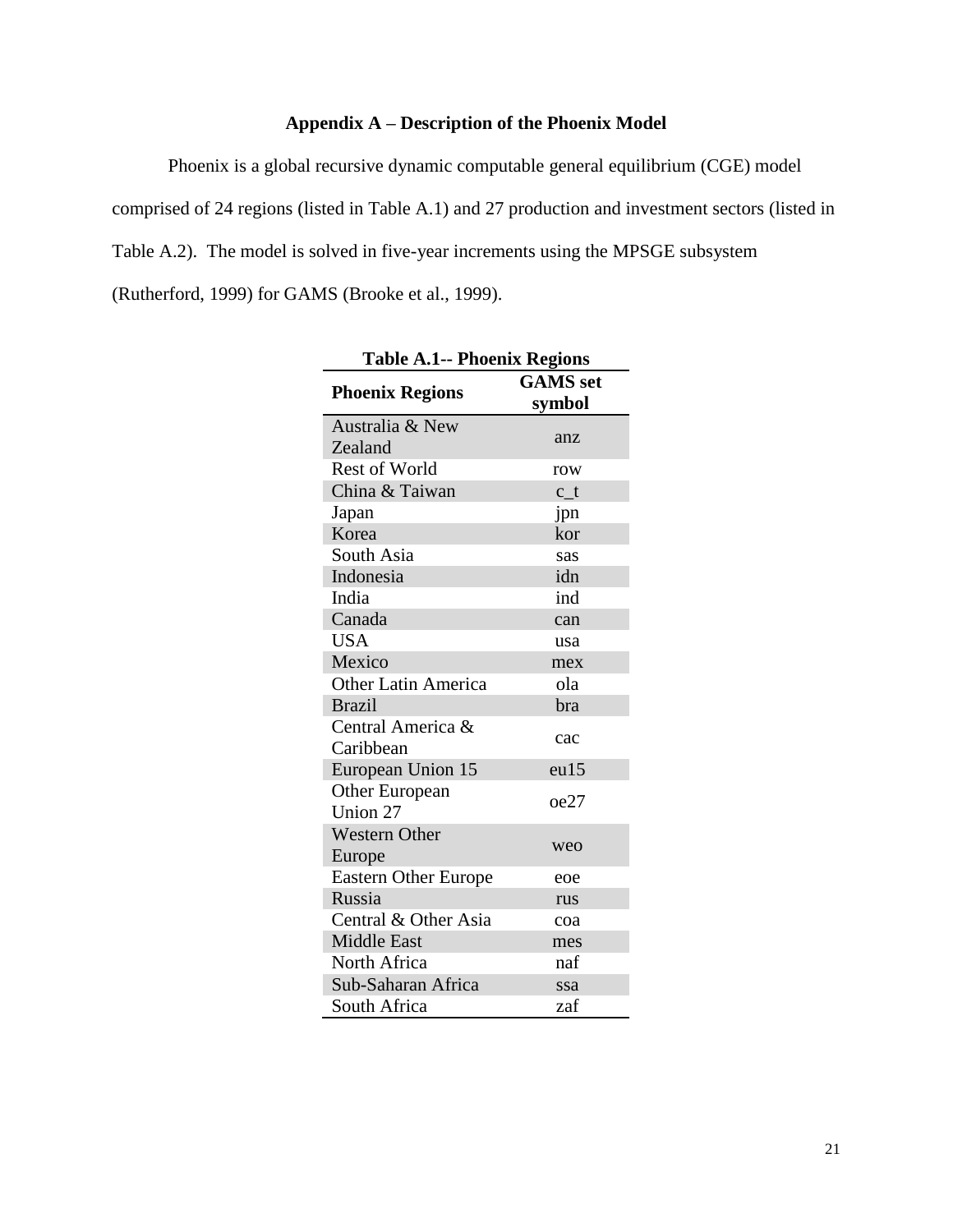| <b>Industrial Sectors</b>   | <b>GAMS</b> set<br>symbol | <b>Demand Categories</b>      |
|-----------------------------|---------------------------|-------------------------------|
| Fishing                     | fsh                       | <b>Food Products</b>          |
| Agriculture                 | agr                       | <b>Food Products</b>          |
| Forestry                    | frs                       | <b>Durable Goods</b>          |
| Coal*                       | col                       | Non-electric Energy           |
| $Oil^*$                     | oil                       | Non-electric Energy           |
| $Gas*$                      | gas                       | Non-electric Energy           |
| <b>Transport Equipment</b>  | tre                       | <b>Durable Goods</b>          |
| Mining & Quarrying          | omn                       | <b>Durable Goods</b>          |
| Construction                | cns                       | Services, Construction, Other |
| Machinery & Equipment nec   | ome                       | <b>Durable Goods</b>          |
| Clothing                    | t <sub>1</sub>            | Clothing                      |
| Non-durable Goods           | $u_i$                     | Non-durable Goods             |
| Food & Tobacco              | ft                        | <b>Food Products</b>          |
| Paper Products & Publishing | ppp                       | Non-durable Goods             |
| <b>Wood Products</b>        | lum                       | <b>Durable Goods</b>          |
| Refined Oil Products*       | $p_{c}$                   | Non-electric Energy           |
| Chemicals, Rubber, Plastics | crp                       | Non-durable Goods             |
| Non-metallic Minerals       | nmm                       | Durable Goods                 |
| Iron & Steel                | $i_s$                     | <b>Durable Goods</b>          |
| Non-ferrous Metals          | nfm                       | Durable Goods                 |
| Electricity*                | ely                       | <b>Electric Energy</b>        |
| Transport (other)           | otp                       | Transport                     |
| <b>Water Transport</b>      | wtp                       | Transport                     |
| Air Transport               | atp                       | Transport                     |
| <b>Unspecified Other</b>    | $u_0$                     | Services, Construction, Other |
| Services                    | <b>SVS</b>                | Services, Construction, Other |
| <b>Investment Goods</b>     | <b>CGDS</b>               |                               |

**Table A.2—Phoenix Industries.** 

\*energy sectors

As elaborated below, model outcomes are the result of optimizing behavior by consumers and producers. With a given technology set, producers combine intermediate inputs and primary factors (land, physical capital, and labor) at least cost to produce outputs which are then sold as intermediate inputs to other producing sectors, traded as export goods, or sold to fulfill public and private sector final demand. Consumers are endowed with primary factors of production and receive income from rental of these factors to the producing sectors. Each region's government collects tax revenue which is used to purchase public goods and services. International transportation costs and export and import tariffs associated with each traded good are captured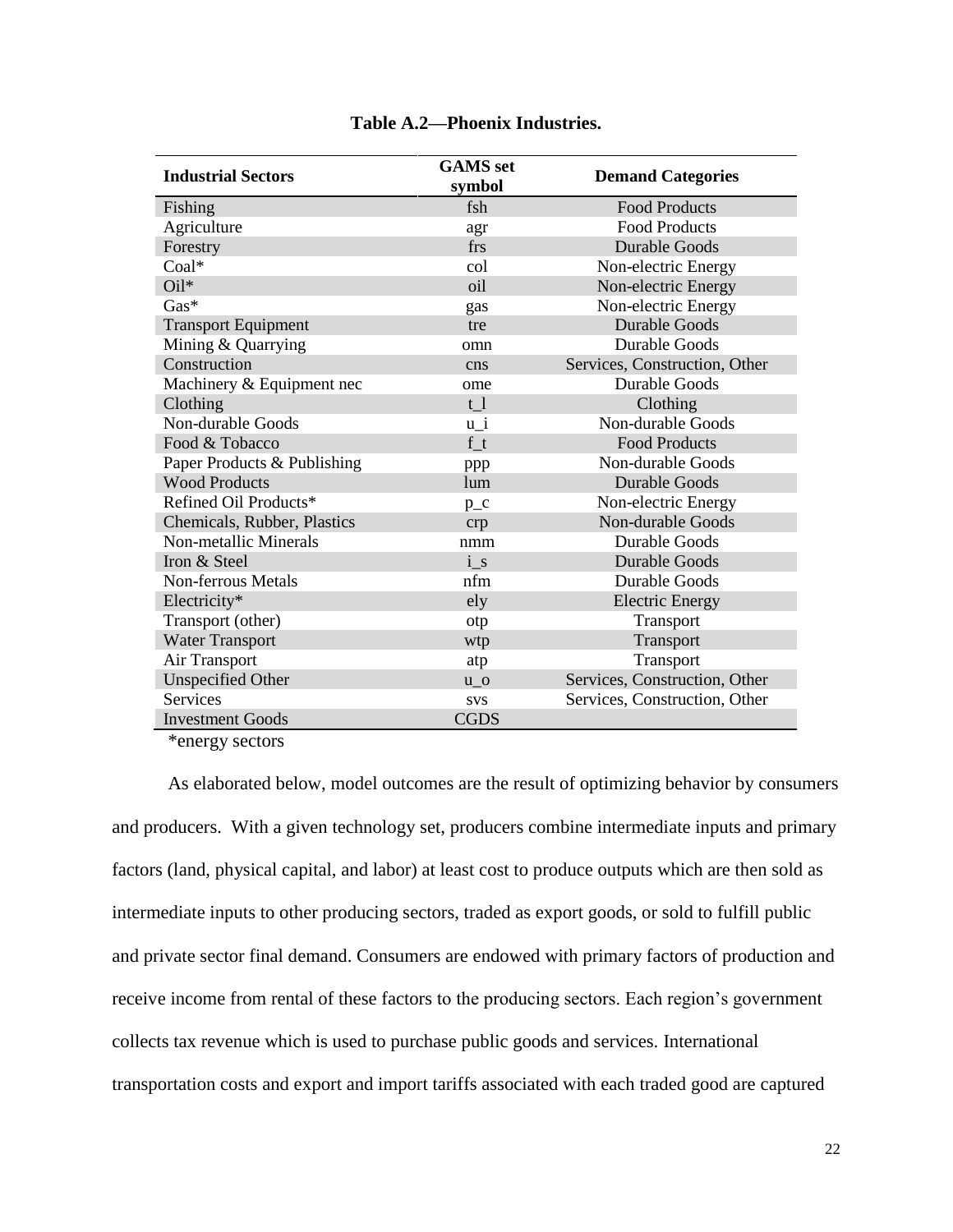in the model. As discussed further below, trade between regions is modeled using the Armington and Heckscher-Ohlin specifications. A solution to the model is achieved when the general equilibrium conditions of market clearance, income balance, and zero profits are satisfied.

### **A.1. Production**

Production is specified using nested constant elasticity of substitution production functions. This section provides diagrams of the structure of the nested CES production functions for each sector. Each arm of the tree diagram represents inputs to a particular nest, and each node represents the nest's output. The primary factors of production are commonly grouped into one nest, separate from the intermediate inputs. We further differentiate among the intermediate inputs, placing the energy commodities into a nest separate from the remaining material and services inputs. Finally, for each intermediate input, producers are able purchase a composite of domestic and imported inputs.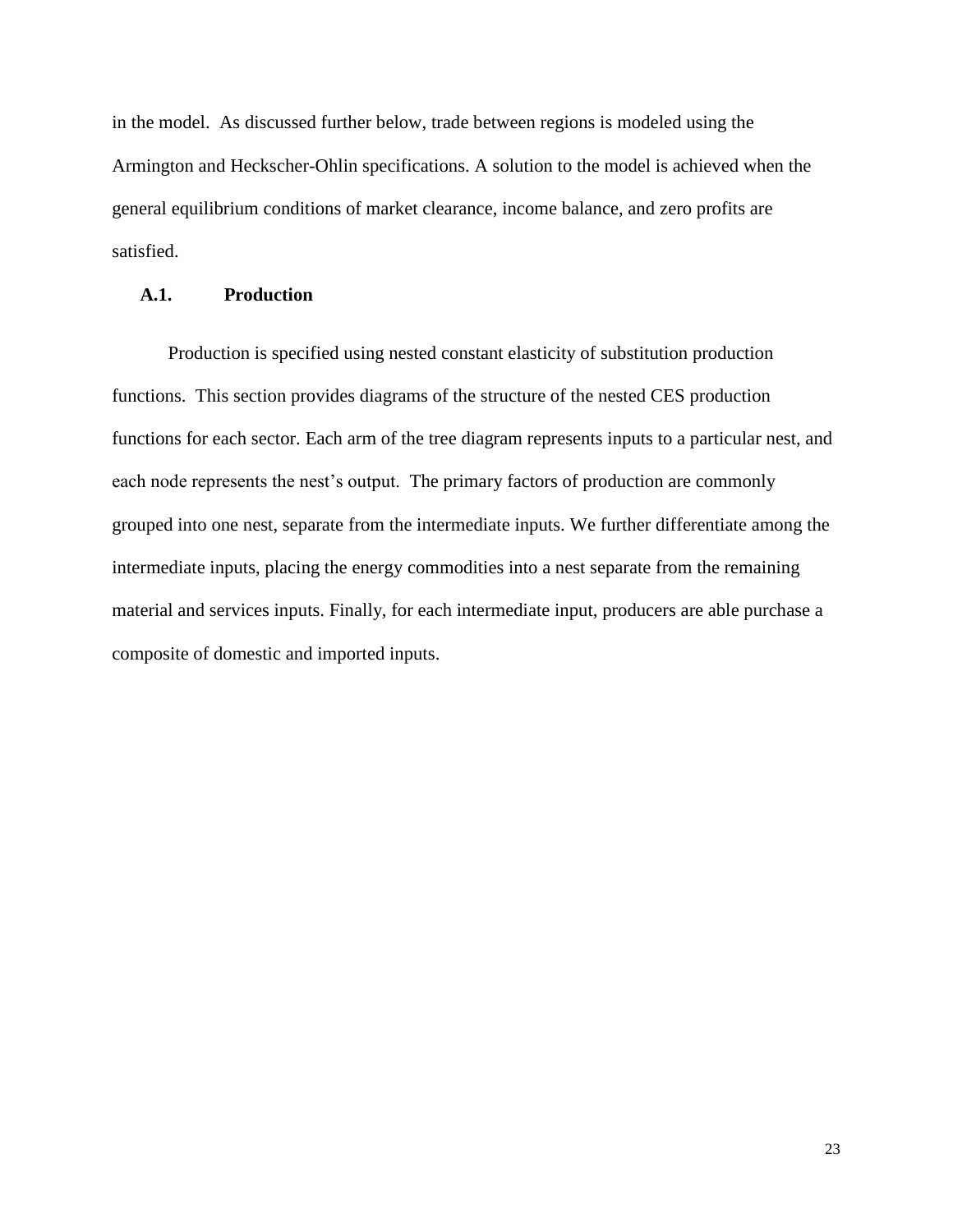

**Figure A.1—Nested CES Production Function**

<span id="page-24-0"></span>[Figure A.1](#page-24-0) diagrams a typical nested CES production structure for the non-energy materials sectors in Phoenix. Working from the top, the elasticity of substitution between the capital-labor composite (KL) and an energy-material composites (EM) is  $\sigma_0 = 0.7$ . The KL composite is a Cobb Douglas aggregate of capital (K) and labor (L). The energy-materials composite (EM) is an inelastic ( $\sigma_{EM} = 0.8$ ) combination of the energy and material aggregates. The energy nest (E) comprises an aggregation of primary energy—a Cobb-Douglas composite of the four energy commodities—and electricity with an elasticity of  $\sigma_E = 0.5$ . The materials composite is a highly elastic aggregate ( $\sigma_M = 2$ ) of the twenty-one intermediate material inputs. Each material good is an Armington CES composite of domestic and imported varieties with an input-specific elasticity of substitution, *σ=esubd<sup>i</sup>* , supplied by the GTAP database. With the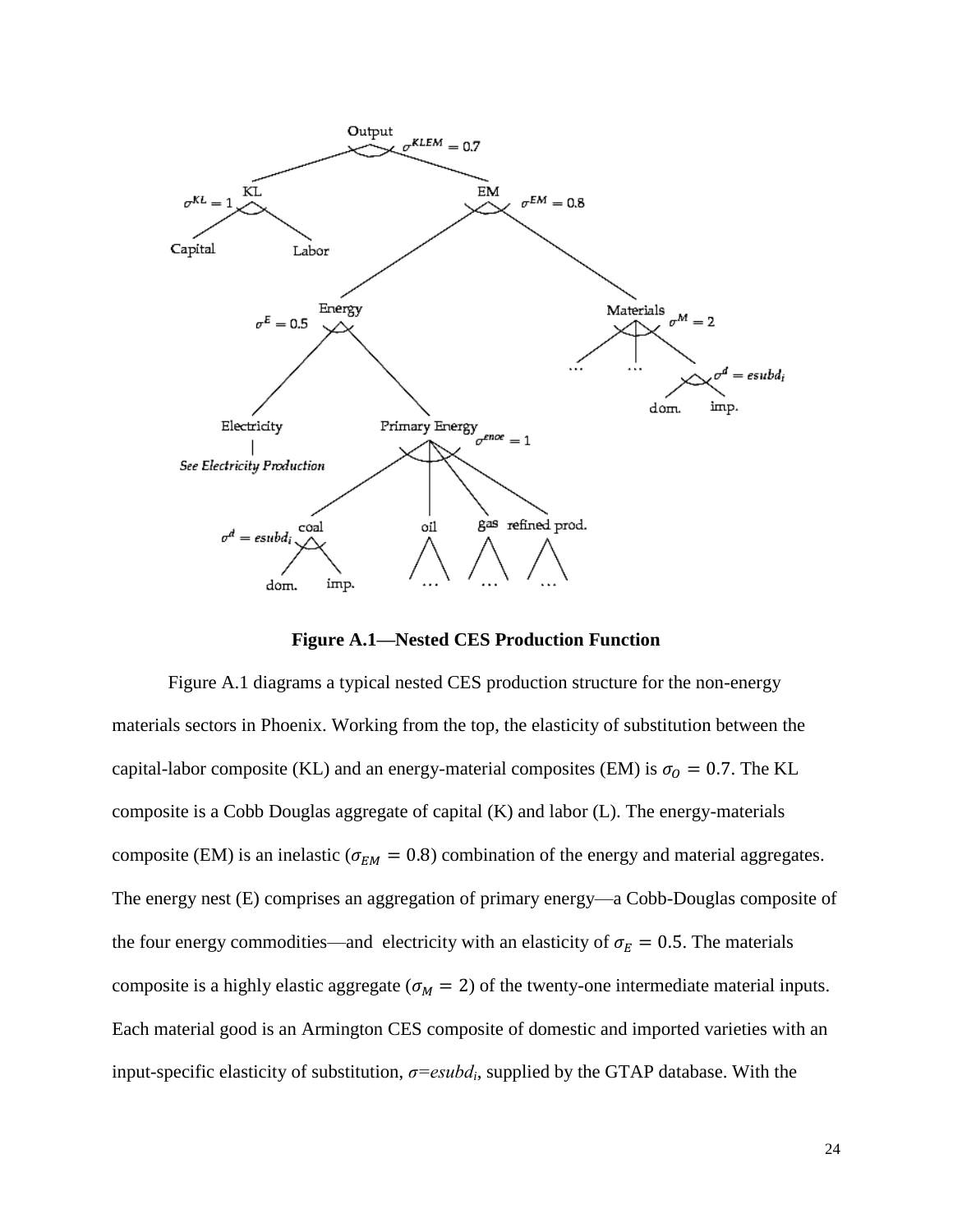exception of oil and gas commodities, which are traded as Heckscher-Ohlin (HO) goods, all intermediate inputs are traded as Armington goods; i.e., imported and domestic goods are assume to be imperfect substitutes. Armington trade [\(Figure A.2\)](#page-25-0) is based on the theory that goods will be regionally differentiated. The Armington elasticity of substitution between goods from all exporting regions is *σ=esubm<sup>i</sup>* .



**Figure A.2—Armington Aggregation**

<span id="page-25-0"></span>Transportation services,  $pt_{is}$ , determine differences in unit transportation margins for each commodity and trading region. Export goods are subject to the export subsidy,  $t_{isr}^{xs}$ , paid by government and corresponding import tariff,  $t_{isr}^{ms}$ , paid by exporting companies to the government of importing region.

The production of coal, oil, gas, forestry, and agricultural products differs slightly from the nesting structured specified in [Figure A.1.](#page-24-0) For these sectors, the KLEM composite is combined with the natural resource (see [Figure A.3\)](#page-26-0) to produce the final output. In the case of coal, oil, and natural gas production, the natural resource is the unprocessed energy resource. For agriculture and forestry outputs, the natural resource is land. The movement of land between the agriculture and forestry nests is modeled with a constant elasticity of transformation (CET) function, with an elasticity of transformation equal to 2.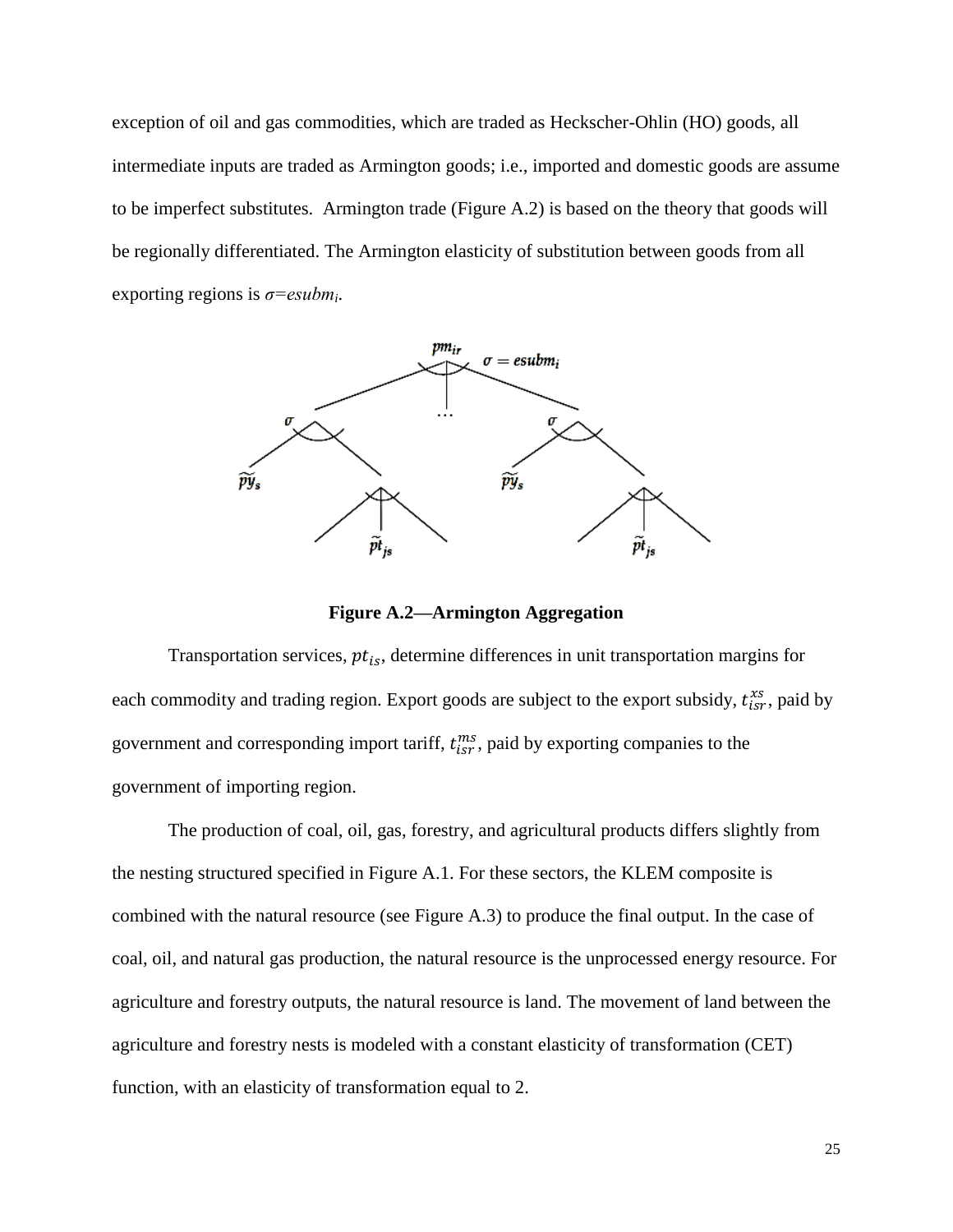

**Figure A.3—Natural Resource Production**

<span id="page-26-0"></span>Electricity production [\(Figure A.4\)](#page-27-0) varies substantially from the production structure of the other sectors. Producing electricity requires the generation of electricity from at least one of the nine generating technologies in combination with transmission and distribution services. Capital, labor and materials are inputs to the transmission and distribution nest. The electricitygenerating technologies are placed into three nests: base load, intermediate load, and peak load. There is Cobb-Douglas substitution between the base, intermittent, and peak loads, but we assume that there is a high measure of elasticity of substitution ( $\sigma$ =4) between the generating technologies within each of these nests.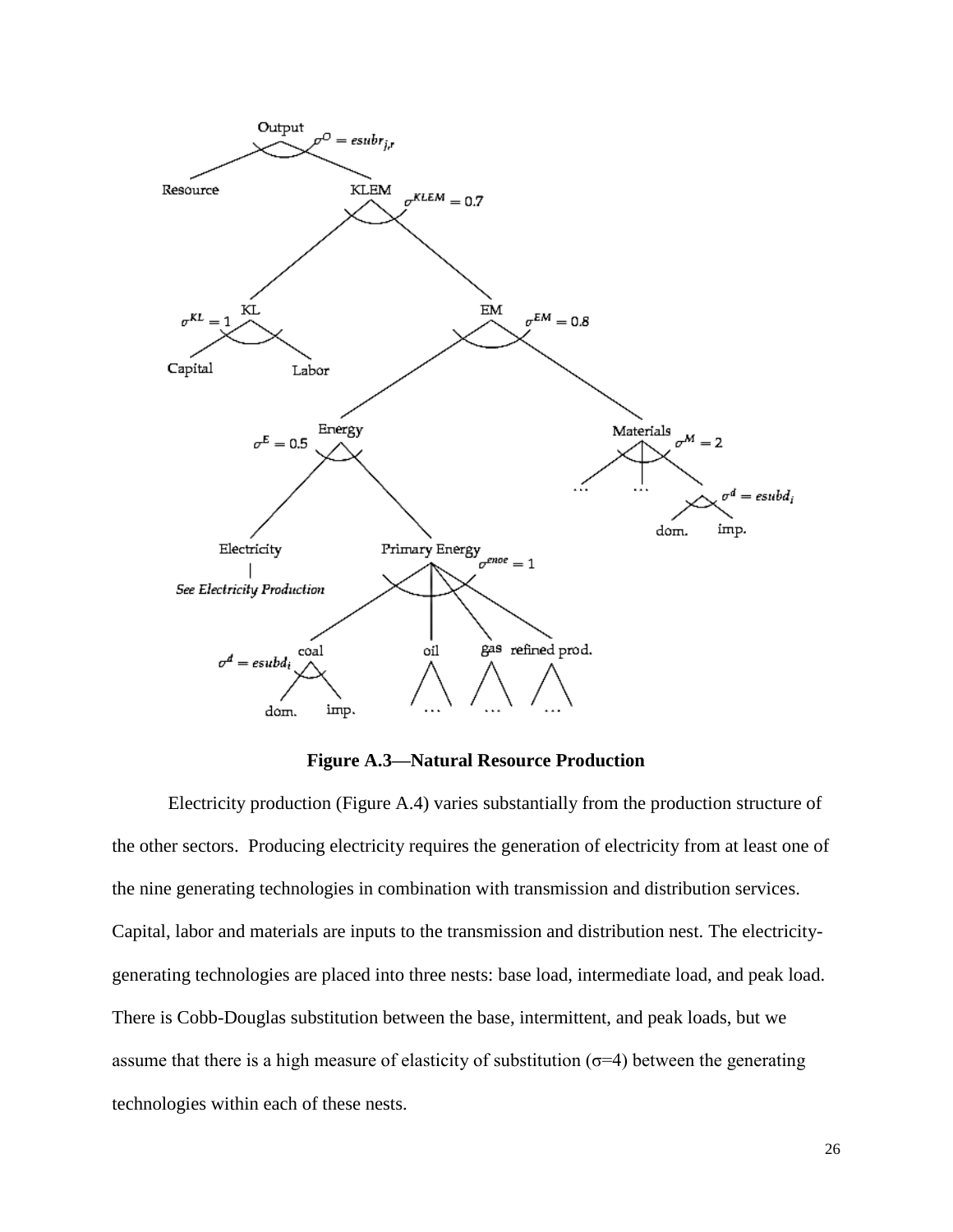

**Figure A.4—Electricity Production**

<span id="page-27-0"></span>

**Figure A.5—Electricity, Peak Load Technologies**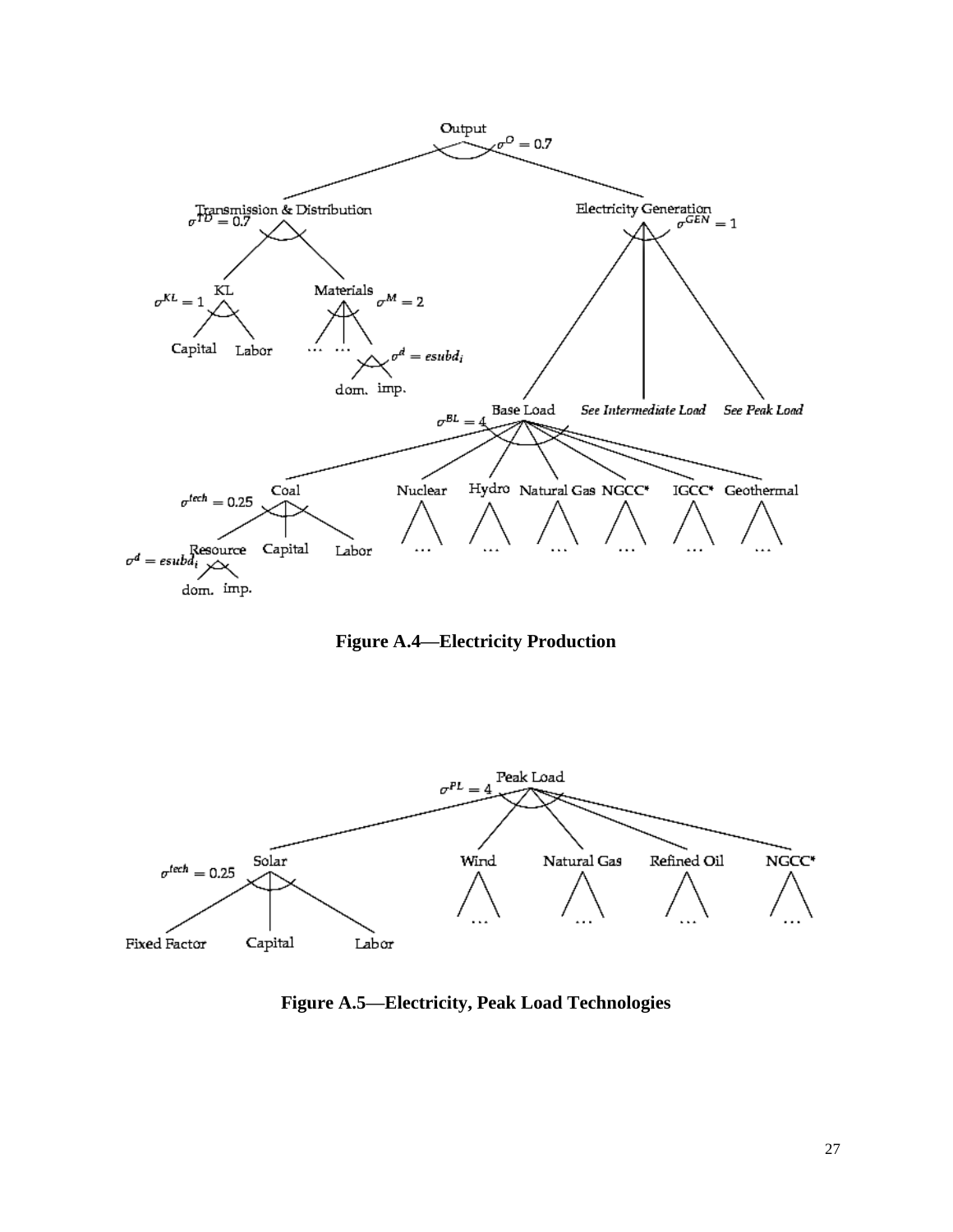

**Figure A.6—Electricity, Intermediate Load Technologies**

Electricity generation in each load nest is a CES aggregate of an array of discrete technologies. Base load technologies include coal, nuclear, hydro-electric, geothermal, natural gas. We expect some combination of these technologies to be used to meet the continuous energy demands for a region at the lowest cost. In addition to these technologies, we include natural gas with carbon capture (NGCC) and coal integrated gasification with carbon capture (IGCC) as backstop technologies that become available in 2025 under the policy scenarios. Production of the backstop technologies is discussed below. Peak load technologies (Figure A.5) operate when a region's electricity demand is highest; on a daily basis, this typically occurs in the later afternoon and seasonally during the summer months. Current peak technologies include wind, solar, natural gas, and refined oil, and NGCC enters this nest under the policy scenario. The last nest (Figure A.6) includes the load-following, or intermediate, technologies that come online after base-generating technologies but before peak load technologies. Again, we assume that NGCC is a backstop technology in this nest and the current intermittent technologies include biomass, natural gas, and refined oil.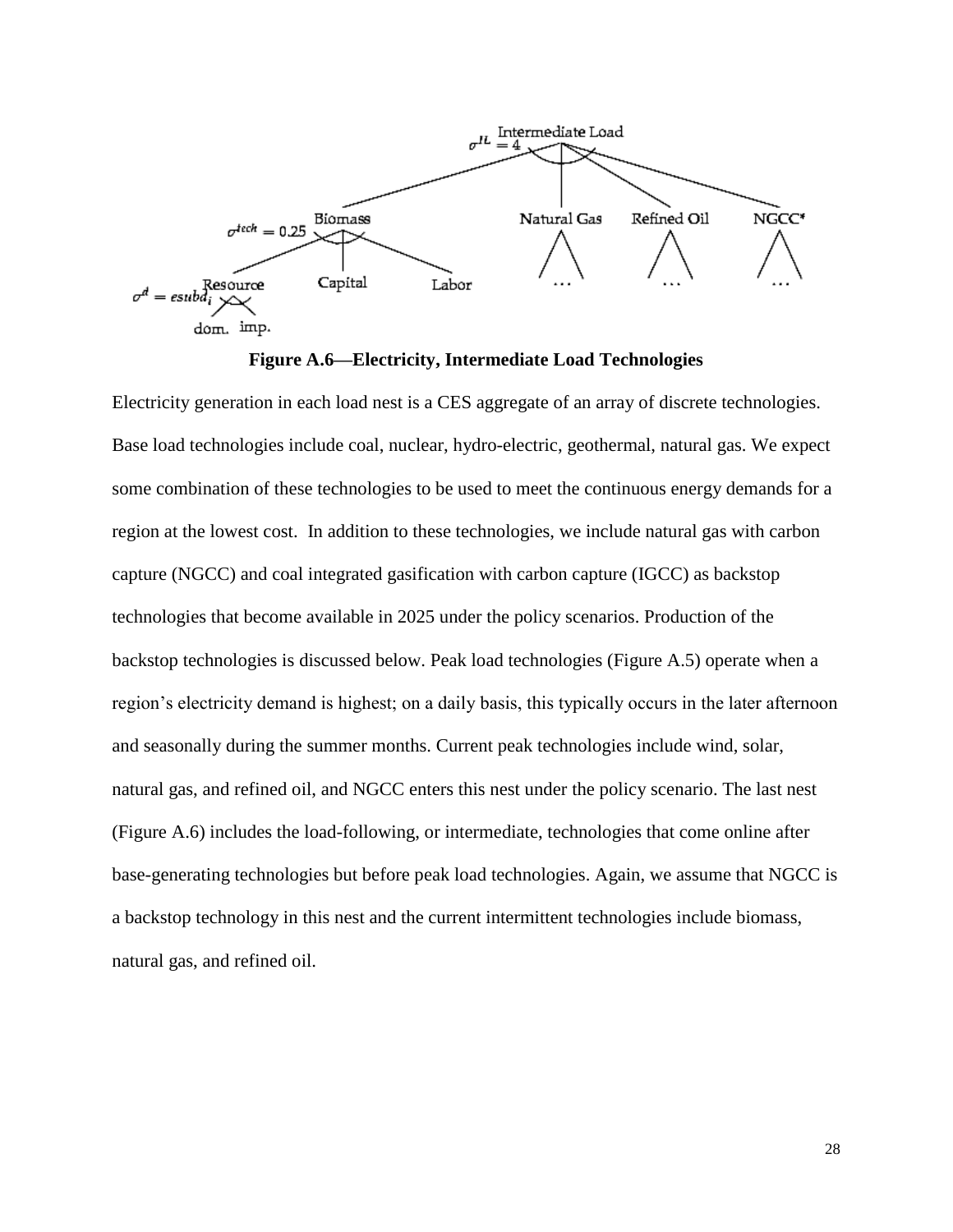

### **Figure A.7—Electricity Generation with Carbon Capture Technology**

<span id="page-29-0"></span>Electricity generated with ICGG and NGCC technologies differs from traditional fossil fuel electricity generation in that it requires an additional nesting level to integrate the carbon capture and storage technology [\(Figure A.7\)](#page-29-0). The fuel and sequestration technology are combined assuming an elasticity of substitution of zero (i.e., Leontief), and then combined with capital and labor to generate carbon-free electricity.

Air and water transport are modeled using the nesting structure in [Figure A.1.](#page-24-0) Ground transportation differs from air and water transport in that we allow for substitution away from conventional transport to hybrid electric (HEV) and/or biofuel backstop technologies when they are cost competitive [\(Figure A.8\)](#page-30-0). The elasticity of substitution between conventional, HEV, and biofuel modes of transportation is assumed to be 1.2.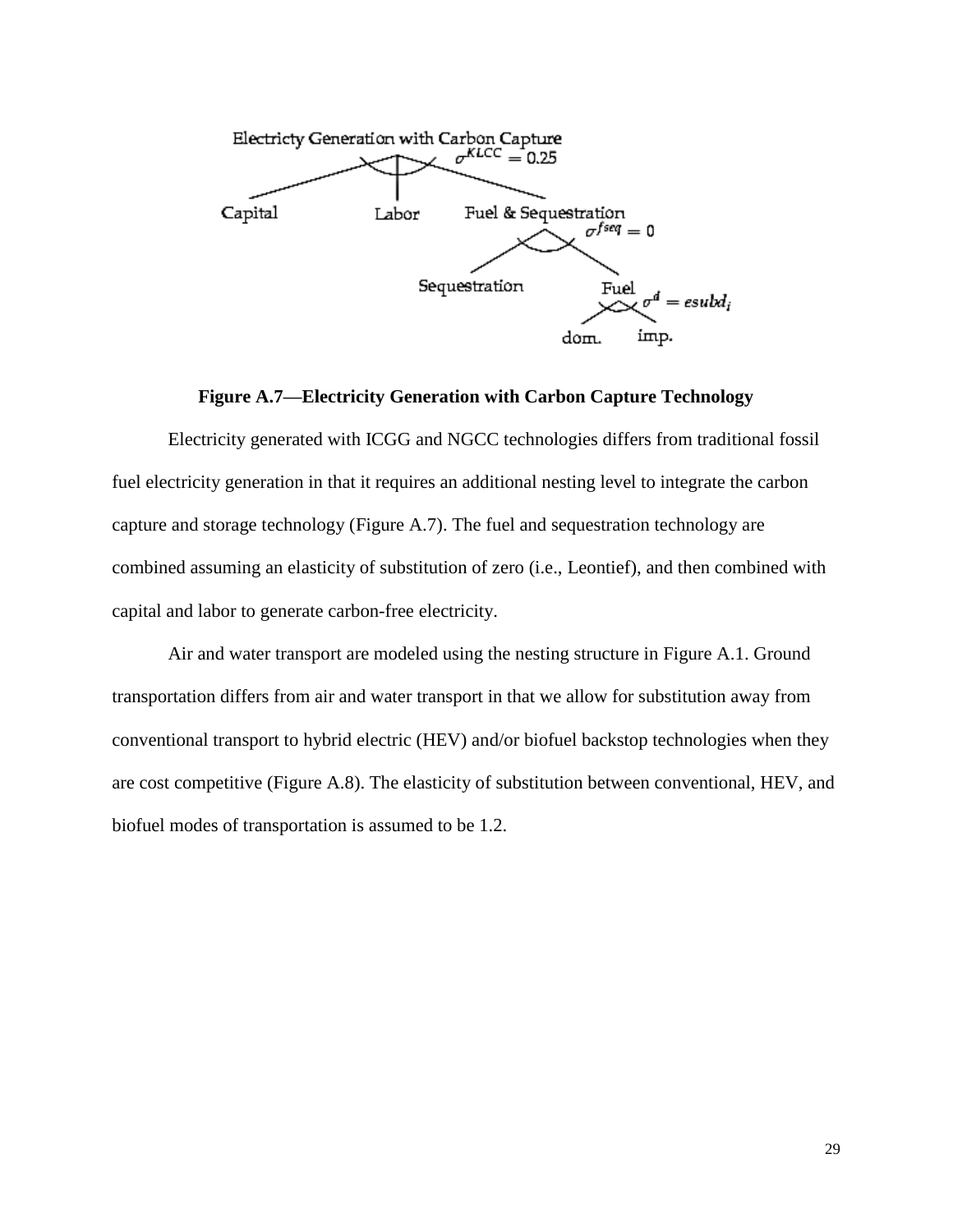

<span id="page-30-0"></span>**Figure A.8. Transportation**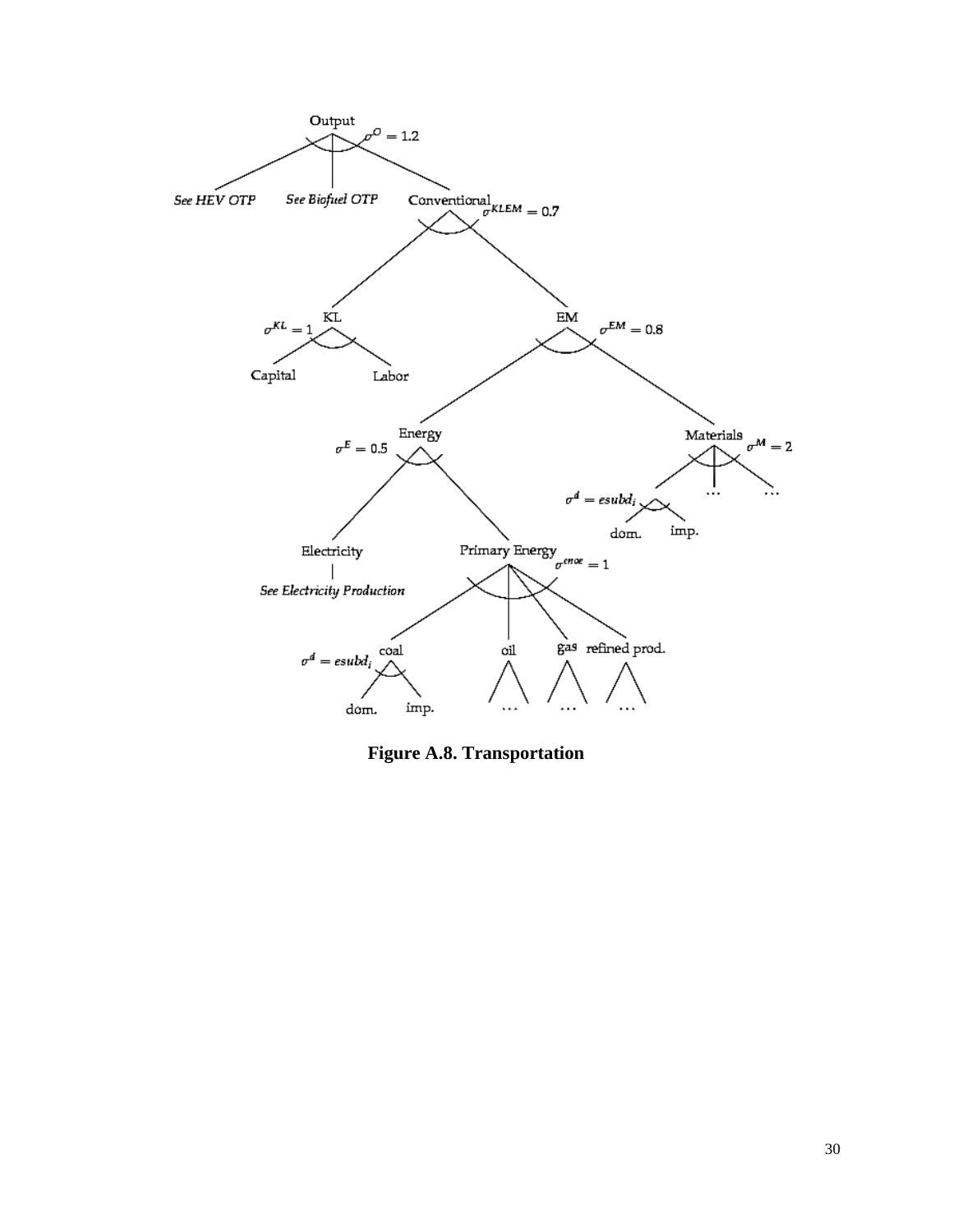

**Figure A.9. HEV Transportation**



**Figure A.10. Biofuel Transportation**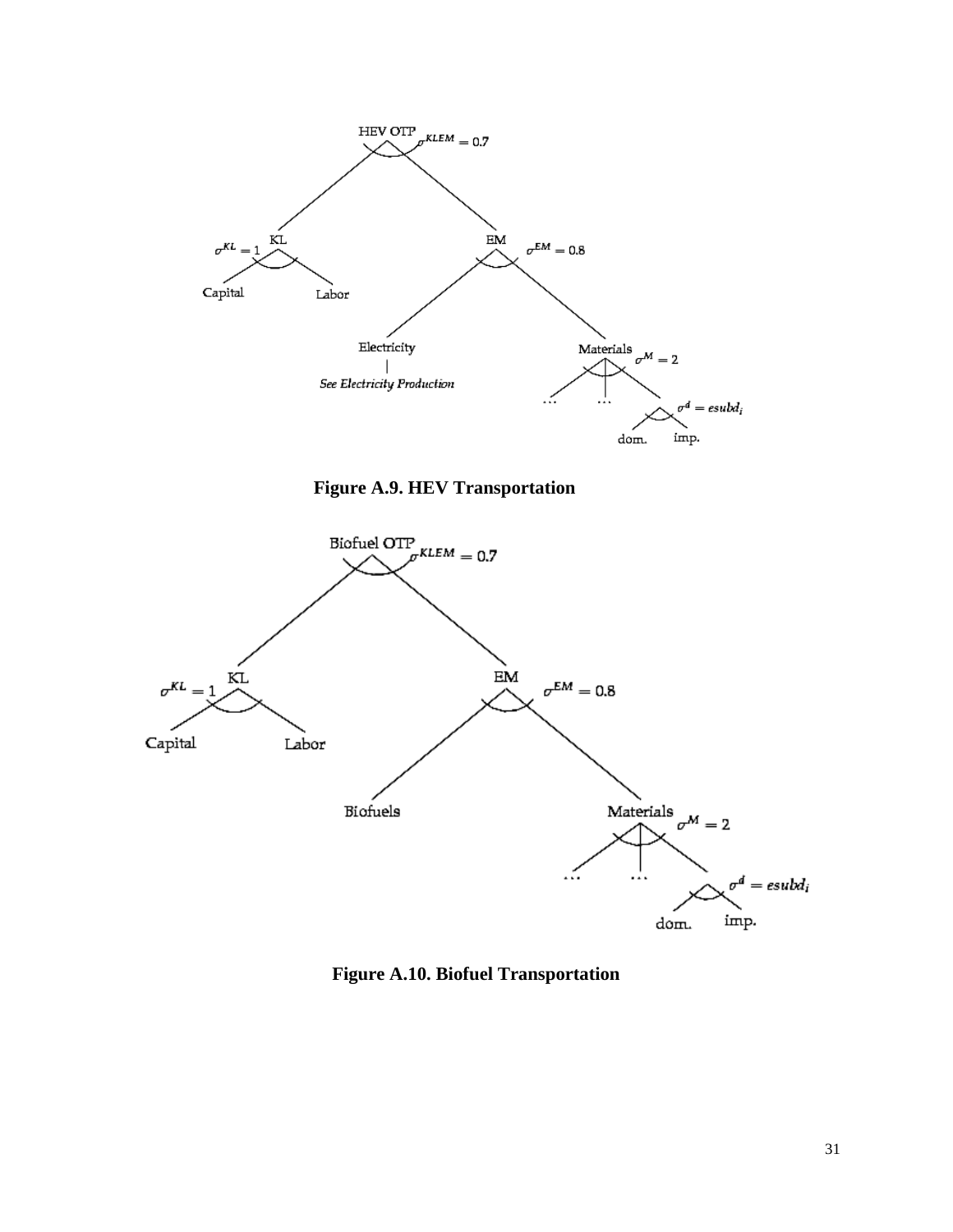### **A.2. Private and Public Consumption**

Private consumption comprises goods from the 26 industrial sectors (plus household own-supplied transportation), grouped into seven nests: clothing, non-durable goods, services, transport, food, durable goods, and energy [\(Figure A.11\)](#page-32-0). Household own-supplied transportation is an additional consumption good created to account for the transportation resources used directly by households for personal transportation. The elasticity of substitution within each of the seven nests is 0.8, and between the seven nests is 0.5. There is an additional nesting level in the energy sub-nest, where non-electricity energy commodities are a Cobb-Douglas aggregation.

Similar to intermediate inputs in production, we assume that consumers are purchasing an Armington combination of imported and domestic products. In Phoenix there is a constant marginal propensity to save out of disposable income which, for simplicity, is implemented as a fixed relationship between consumption and investment.



<span id="page-32-0"></span>**Figure A.11. Private Consumption**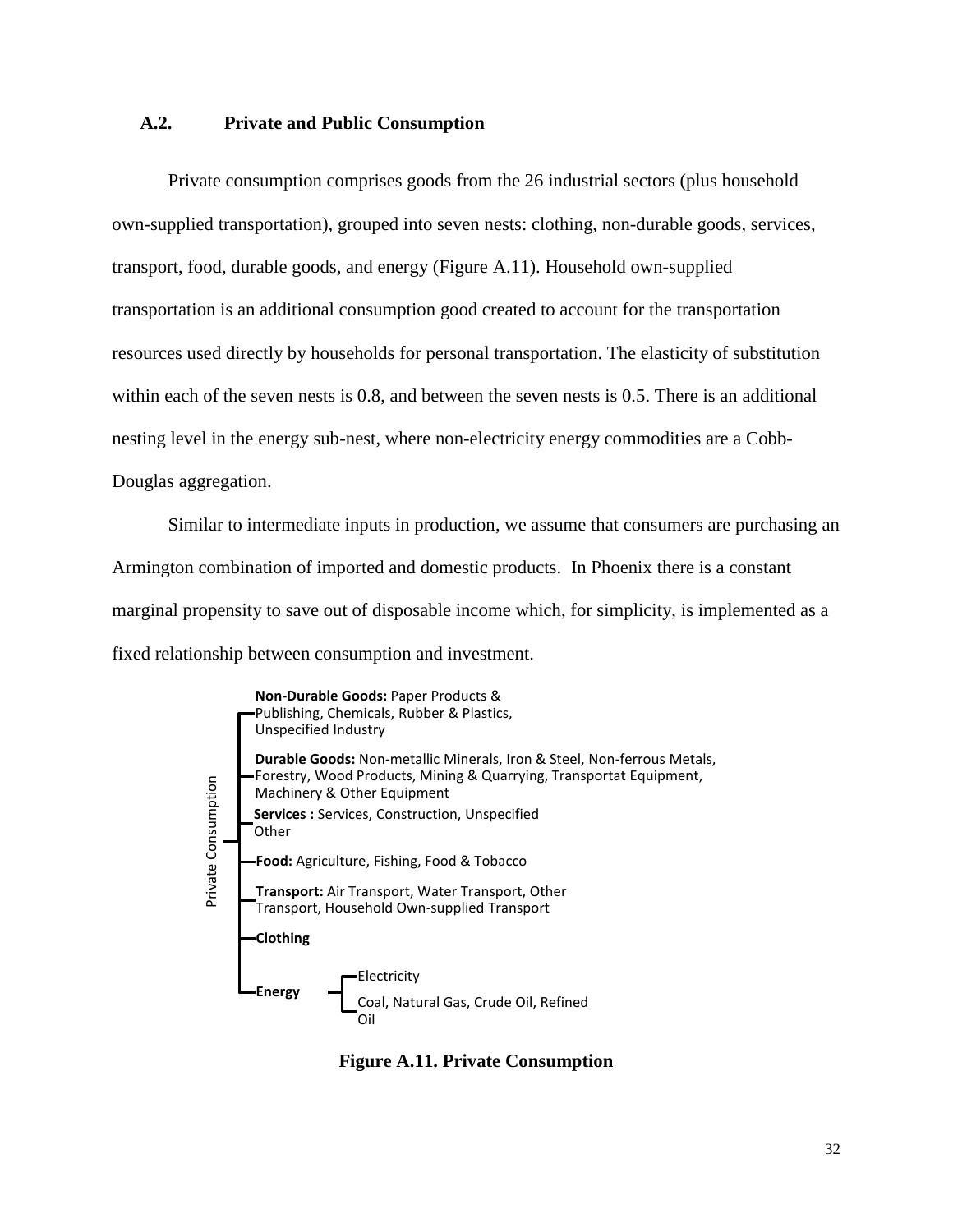Public consumption comprises two CES composites: energy and non-energy materials. The energy nest comprises a Cobb Douglas aggregation of the energy goods whereas we assume an elasticity of substitution of 2 between the goods in the materials nest.

#### **A.3. Dynamics**

The model is solved in five-year increments. After each time period, equilibrium prices and quantities are recorded, and capital and labor endowments are updated for the next period. The initial capital endowments in each region are taken from 2004 GTAP database and updated to 2005 using GDP growth rates from the Penn World Tables. Capital stock increases with private investment, *I<sup>t</sup>* , and depreciates at a rate of 5% per year:

$$
K_{t+1} = K_t(1 - \delta) + I_t
$$

Labor endowments beyond 2005 are exogenously defined using population growth projections and labor productivity values that reproduce the 2010 International Energy Outlook (IEA) projections. Fossil fuel resources are tracked, and a region's production of fossil fuel energy will become inactive once resources reach a specified lower bound.

Non-induced energy efficiency improvements are modeled using autonomous energy efficiency improvement (AEEI) parameters—a reduced form specification of the technologically-driven changes in energy consumption that allows a sector to maintain or exceed a given level of output while consuming fewer energy inputs. Average annual AEEI growth rates are set to achieve an average annual reduction in energy intensity of 1.7% across developing countries and a decrease of 1% in developed regions. This results in an average reduction in global energy intensity of 1.4%.

#### **A.4. Data**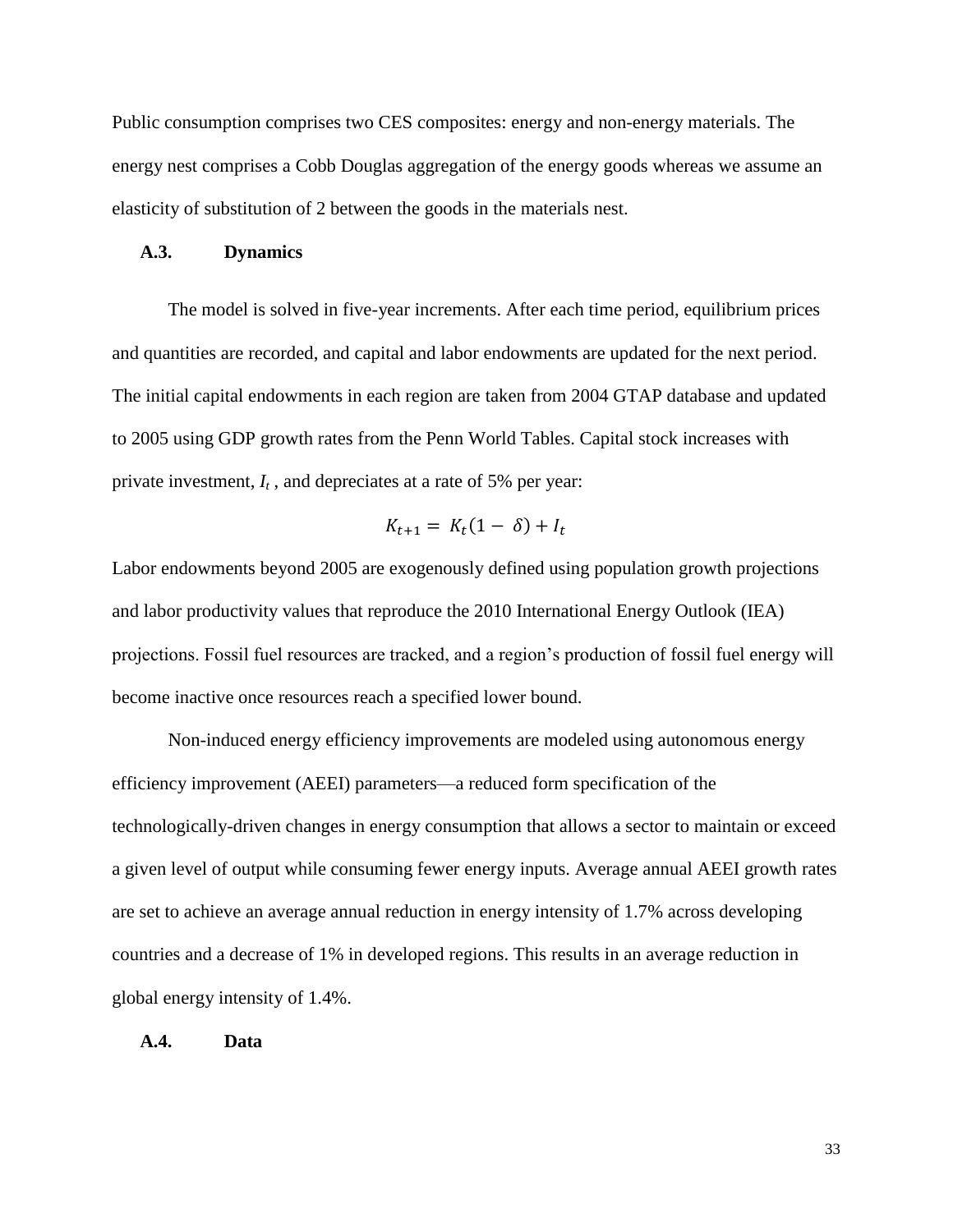The benchmark data include 2005 social accounting matrices (SAM) obtained from the Global Trade and Analysis Project (GTAP) (Badri and Walmsley, 2008) and updated GDP growth rates from the Penn World Tables. Each SAM traces the flow of commodities and payments between a region's 26 industrial sectors, household and government, and rest of the world.

To provide a detailed analysis of the electricity sector, the GTAP electricity sector is disaggregated into the nine electricity-generating technologies modeled in Phoenix (coal, natural gas, oil, nuclear, wind, solar, hydro, geothermal, and biomass). This work utilizes the techniques outlined in Sue Wing (2006a and 2006b) and data on electricity production by technology compiled by the International Energy Association (IEA) and the Nuclear Energy Association (NEA) (IEA, 2005).

Benchmark data for household own-supplied transportation was obtained from Paltsev et al. (2004). Each region's oil, gas, and coal resource base is obtained from the Global Change Assessment Model (GCAM) (Edmonds et al., 1997), and is adjusted to match the Phoenix regions using distributions of energy resource data from MIT's Emissions Prediction and Policy Analysis (EPPA) model (Paltsev et al., 2005) and reserve adjustments from the Energy Information Association (EIA) databases.

### **A.5. Emissions Accounting**

Currently carbon dioxide  $(CO<sub>2</sub>)$  is the only greenhouse gas emission tracked in Phoenix.  $CO<sub>2</sub>$  emissions are estimated from the level and type of energy consumed (coal, oil, and natural gas). We assume that the production of biofuels and biomass electricity is carbon neutral; the quantity of carbon generated by the combustion of biofuels in one year will be taken out of the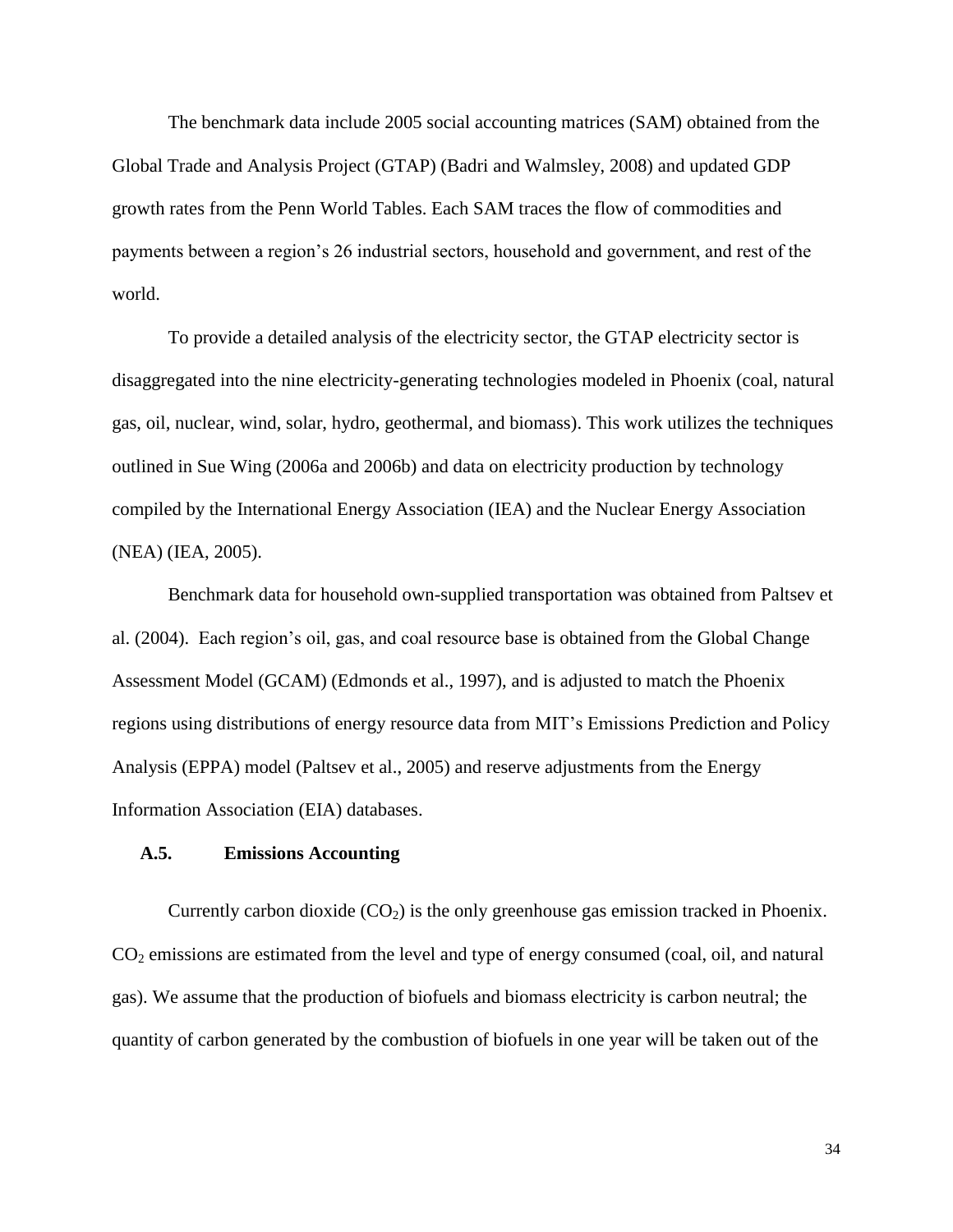atmosphere by re-growth of the biomass in subsequent years. The use of coal and natural gas carbon-capture and storage facilities produces no CO2 emissions.

Benchmark emissions data are obtained from GTAP. These data are used to generate  $CO<sub>2</sub>$ emissions coefficients,  $\text{ccoef}_{e,r}$ , that represent the stoichiometric relationships between the quantity of a commodity demanded and the subsequent quantity of emissions produced. Using  $\text{ccoef}_{ex}$  it is possible to measure the quantity of emissions generated by each production sector and through private and public demand as a function of carbon-based fuels consumed. In addition, a tax,  $\tau^{CO_2}$ , can be leveled on each of the energy commodities relative to their carbon content. This shock enters the model as an increase in the price of carbon-based energy commodities. Carbon taxes collected in a region are returned to the representative consumer in a lump-sum fashion.

### **A.6. CGE Accounting Identities**

Three conditions must hold to achieve equilibrium prices and allocations of goods and factors of production: market clearance (supply = demand), income balance (net income = net expenditure), and zero profit. Market clearance requires the production of a good to equal the sum of public and private final demand, intermediate demand, investment demand, exports, and international transportation services. The income balance condition requires that household income equals expenditures. For the representative consumer, expenditures on consumption and investment goods are equal to the sum of income from factor rents net of tax payments.

Government revenues are generated by taxes and transfers. This includes both indirect taxes on production, imports and exports, and private and public consumption and direct taxes on households. Income balance requires that government revenue equals government expenditures.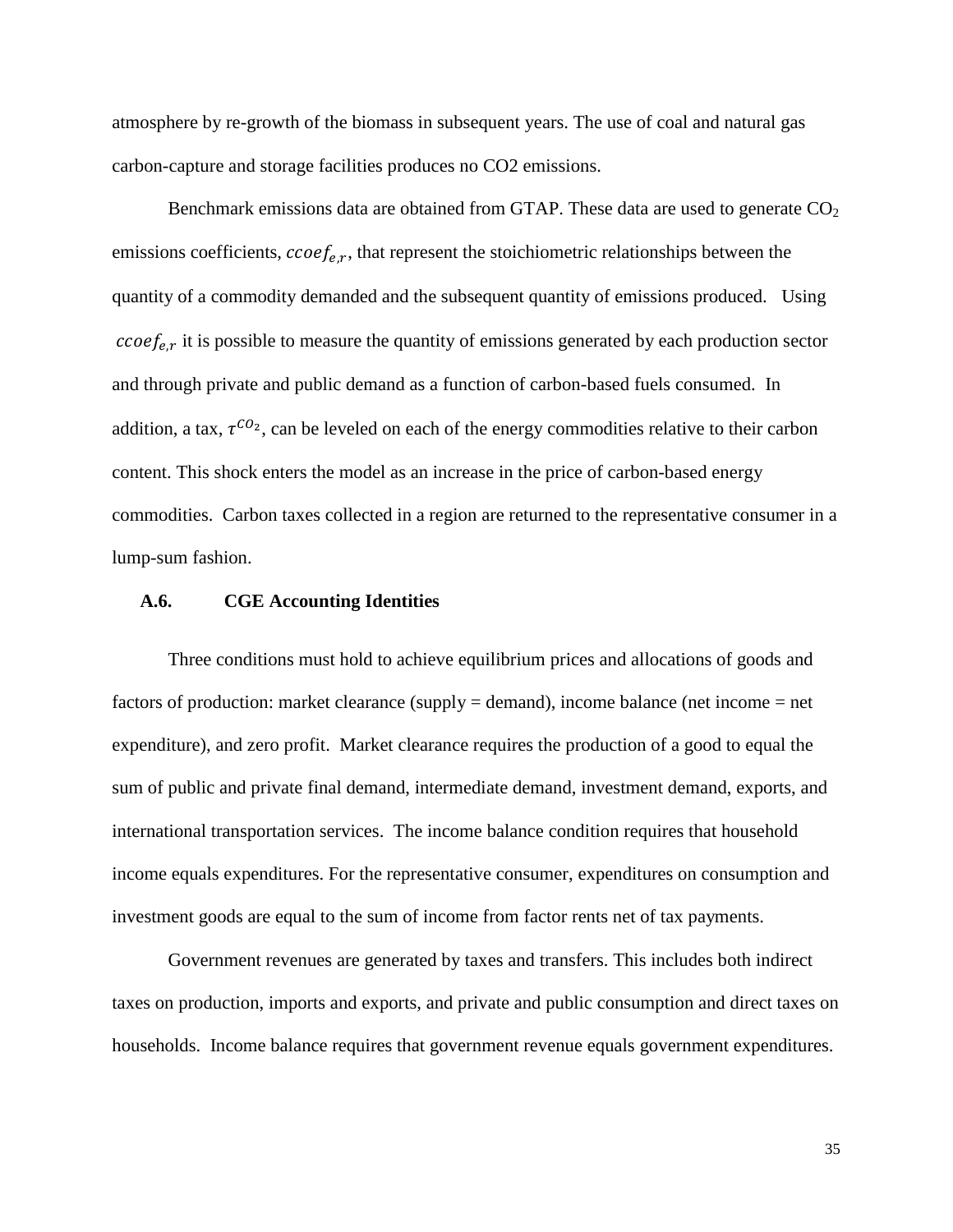The zero profit condition requires that any activity with positive output must earn zero profits; specifically the value of a sector's inputs must be equal to or greater than the value of total output from that sector. This condition ensures that markets are perfectly competitive. In the producing sectors, value of output net of output taxes must equal the value of primary and intermediate inputs gross of the respective input taxes.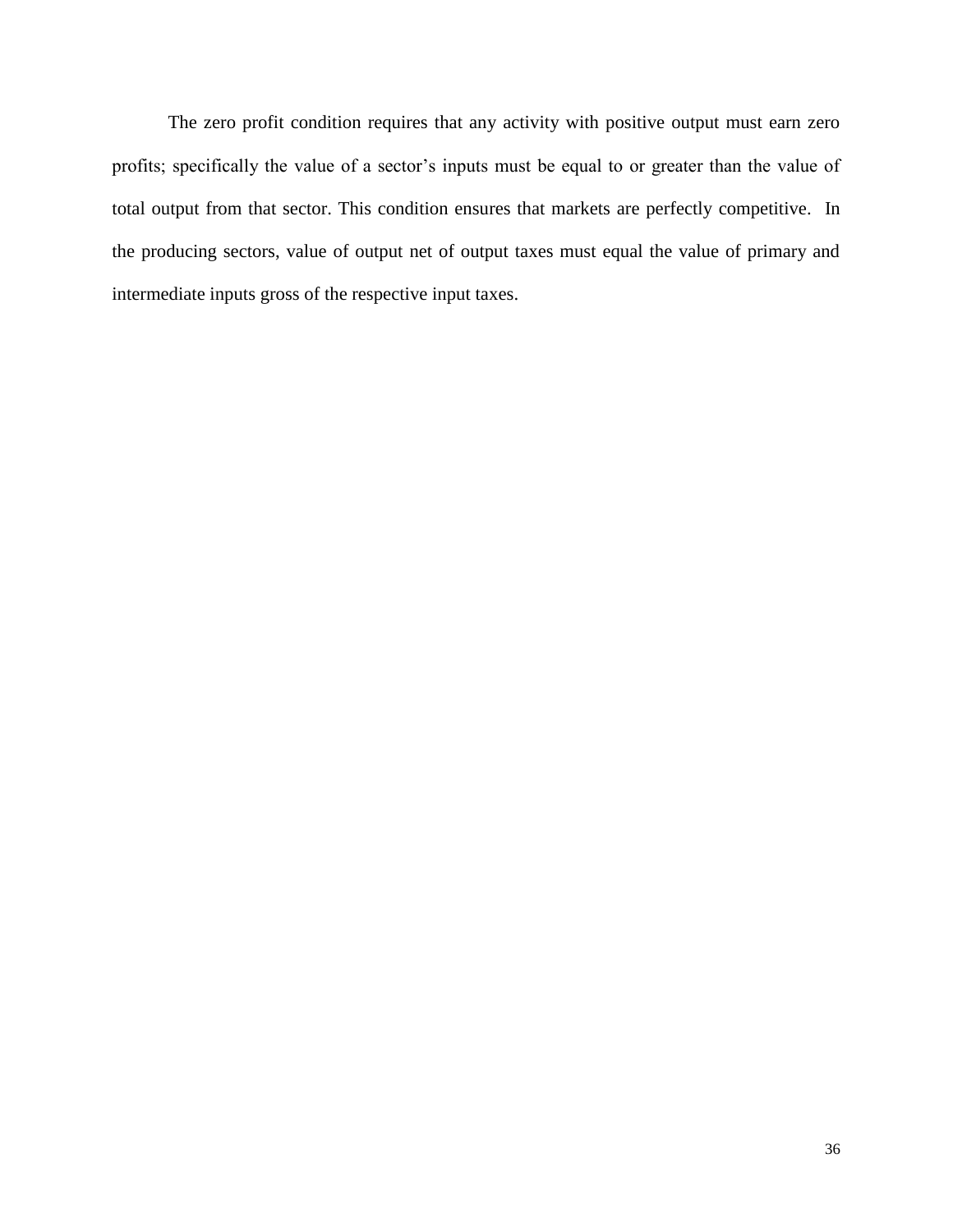# **References**

- Badri, Narayanan G. and Terrie L. Walmsley, Editors. 2008. *Global Trade, Assistance, and Production: The GTAP 7 Data Base,* Center for Global Trade Analysis, Purdue University.
- Brooke, A.D., Kendrick, A. Meeraus, and R. Raman. 1999. GAMS: A User's Guide. GAMS Development Corp.
- Copeland, B.R. and M.S. Taylor. 1994. "North-South trade and the Environment," *Quarterly Journal of Economics*, 109(3): 755-787.
- Edmonds, J., M. Wise, H. Pitcher, R. Richels, T. Wigley, and C. MacCracken. 1997. "An Integrated Assessment of Climate Change and the Accelerated Introduction of Advanced Energy Technologies," *Mitigation and Adaptation Strategies for Global Change*, 1, pp. 311-39.
- International Energy Association and Nuclear Energy Association. 2005. Projected Costs of Generating Electricity.
- Kaya, Yoichi, and Keiichi, Yokobori. 1997. *Environment, energy, and economy: strategies for sustainability*. United Nations University Press.
- Paltsev, S., H.D. Jacoby, J. Reilly, L. Viguier and M. Babiker, 2004, "Modeling the Transport Sector: The Role of Existing Fuel Taxes in Climate Policy," MIT Joint Program Report Series, Report 117.